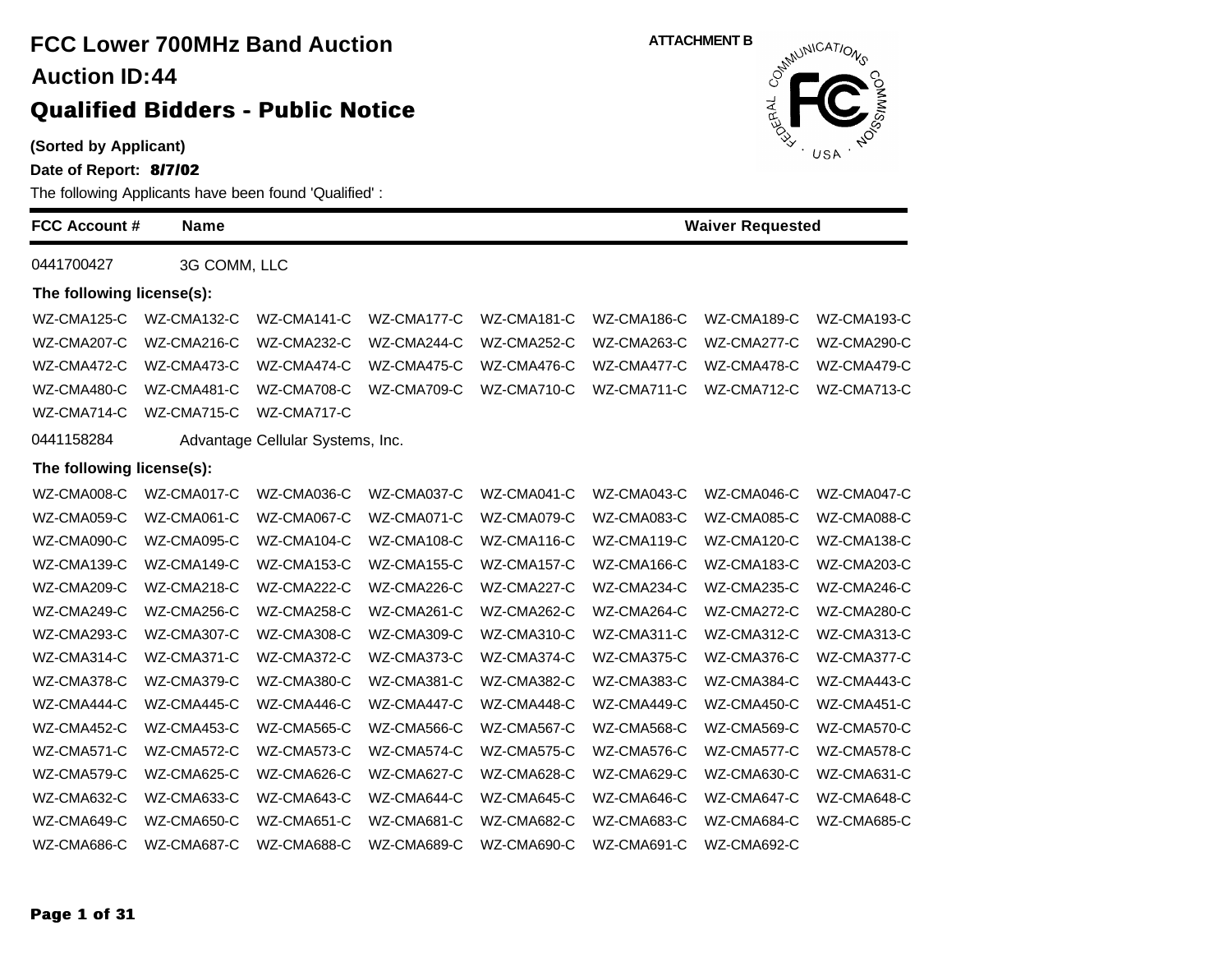# **FCC Lower 700MHz Band Auction 44 Auction ID:**

# **Qualified Bidders - Public Notice**

**(Sorted by Applicant)**

**Date of Report: 8/7/02**

The following Applicants have been found 'Qualified' :

| <b>FCC Account #</b>       | <b>Name</b>                |                                                    |                         | <b>Waiver Requested</b> |             |                         |             |  |
|----------------------------|----------------------------|----------------------------------------------------|-------------------------|-------------------------|-------------|-------------------------|-------------|--|
| 0441127156                 |                            | AGRI-VALLEY COMMUNICATIONS, INC.                   |                         |                         |             |                         |             |  |
| The following license(s):  |                            |                                                    |                         |                         |             |                         |             |  |
| WZ-CMA094-C<br>WZ-CMA479-C | WZ-CMA472-C<br>WZ-CMA480-C | WZ-CMA481-C                                        | WZ-CMA473-C WZ-CMA474-C | WZ-CMA475-C             |             | WZ-CMA476-C WZ-CMA477-C | WZ-CMA478-C |  |
| 0441039478                 |                            |                                                    |                         |                         |             |                         |             |  |
|                            |                            | Allcom Communications, Inc.                        |                         |                         |             |                         |             |  |
| The following license(s):  |                            |                                                    |                         |                         |             |                         |             |  |
| WZ-CMA182-C                |                            |                                                    |                         |                         |             |                         |             |  |
| 0441050104                 |                            | Aloha Partners, L.P.                               |                         |                         |             |                         |             |  |
| The following license(s):  |                            |                                                    |                         |                         |             |                         |             |  |
| ALL CMA                    |                            |                                                    |                         |                         |             |                         |             |  |
| <b>ALL EAG</b>             |                            |                                                    |                         |                         |             |                         |             |  |
| 0441736114                 |                            | Alpine Communications, L.C.                        |                         |                         |             |                         |             |  |
| The following license(s):  |                            |                                                    |                         |                         |             |                         |             |  |
| WZ-CMA423-C                |                            |                                                    |                         |                         |             |                         |             |  |
| 0441024454                 |                            | Arapahoe Telephone Company d/b/a ATC Communication |                         |                         |             |                         |             |  |
| The following license(s):  |                            |                                                    |                         |                         |             |                         |             |  |
| WZ-CMA538-C                | WZ-CMA540-C                |                                                    |                         |                         |             |                         |             |  |
| 0442045388                 |                            | Arctic Slope Telecommunications and Cellular, Inc. |                         |                         |             |                         |             |  |
| The following license(s):  |                            |                                                    |                         |                         |             |                         |             |  |
| WZ-CMA002-C                | WZ-CMA007-C                | WZ-CMA018-C                                        | WZ-CMA020-C             | WZ-CMA027-C             | WZ-CMA030-C | WZ-CMA035-C             | WZ-CMA073-C |  |
| WZ-CMA074-C                | WZ-CMA082-C                | WZ-CMA097-C                                        | WZ-CMA107-C             | WZ-CMA109-C             | WZ-CMA111-C | WZ-CMA123-C             | WZ-CMA124-C |  |
| WZ-CMA126-C                | WZ-CMA135-C                | WZ-CMA142-C                                        | WZ-CMA148-C             | WZ-CMA150-C             | WZ-CMA175-C | WZ-CMA187-C             | WZ-CMA191-C |  |
| WZ-CMA212-C                | WZ-CMA214-C                | WZ-CMA215-C                                        | WZ-CMA229-C             | WZ-CMA242-C             | WZ-CMA254-C | WZ-CMA270-C             | WZ-CMA274-C |  |
| WZ-CMA315-C                | WZ-CMA316-C                | WZ-CMA317-C                                        | WZ-CMA336-C             | WZ-CMA337-C             | WZ-CMA338-C | WZ-CMA339-C             | WZ-CMA340-C |  |

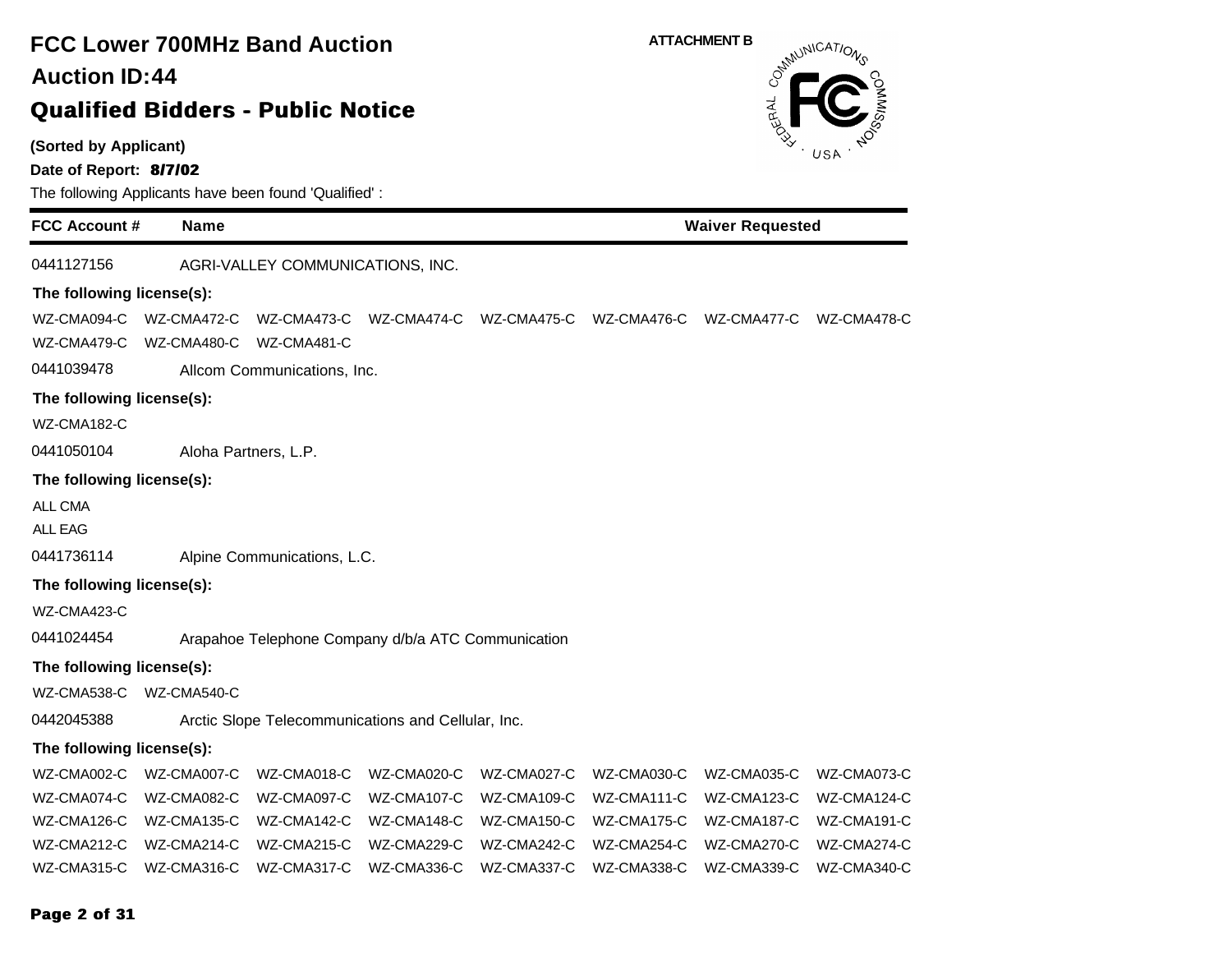**(Sorted by Applicant)**

**Date of Report: 8/7/02**

The following Applicants have been found 'Qualified' :

**FCC Account # Name Waiver Requested** 0442045388 Arctic Slope Telecommunications and Cellular, Inc. **The following license(s):** WZ-CMA341-C WZ-CMA342-C WZ-CMA343-C WZ-CMA344-C WZ-CMA345-C WZ-CMA346-C WZ-CMA347-C WZ-CMA385-C WZ-CMA387-C WZ-CMA606-C WZ-CMA607-C WZ-CMA608-C WZ-CMA609-C WZ-CMA610-C WZ-CMA611-C WZ-CMA693-C WZ-CMA694-C WZ-CMA695-C WZ-CMA696-C WZ-CMA697-C WZ-CMA698-C WZ-CMA699-C WZ-CMA700-C 0441612581 Banks Broadcasting, Inc. **The following license(s):** WZ-CMA031-C WZ-CMA034-C WZ-CMA036-C WZ-CMA080-C WZ-CMA089-C WZ-CMA190-C WZ-CMA231-C WZ-CMA327-C WZ-CMA328-C WZ-CMA388-C WZ-CMA389-C WZ-CMA390-C WZ-CMA391-C WZ-CMA392-C WZ-CMA393-C WZ-CMA428-C WZ-CMA429-C WZ-CMA430-C WZ-CMA433-C WZ-CMA434-C WZ-CMA435-C WZ-CMA436-C WZ-CMA437-C WZ-CMA438-C WZ-CMA439-C WZ-CMA440-C WZ-CMA441-C WZ-CMA442-C WZ-CMA454-C WZ-CMA455-C WZ-CMA456-C WZ-CMA457-C WZ-CMA458-C WZ-CMA459-C WZ-CMA460-C WZ-CMA461-C WZ-CMA462-C WZ-CMA493-C WZ-CMA494-C WZ-CMA495-C WZ-CMA496-C WZ-CMA590-C WZ-CMA591-C WZ-CMA592-C WZ-CMA594-C WZ-CMA608-C WZ-CMA643-C WZ-CMA644-C WZ-CMA645-C WZ-CMA646-C WZ-CMA647-C WZ-CMA648-C WZ-CMA649-C WZ-CMA650-C WZ-CMA651-C 0441838476 BEK Communications Cooperative **The following license(s):** ALL CMA 0441715103 Beulahland Communications, Inc. **The following license(s):** WZ-CMA117-C WZ-CMA241-C WZ-CMA351-C WZ-CMA352-C WZ-CMA354-C WZ-CMA355-C WZ-CMA356-C 0441140399 BLANCA TELEPHONE COMPANY **The following license(s):** WZ-CMA354-C WZ-CMA356-C

**ATTACHMENT B**<br>  $\delta^{m}$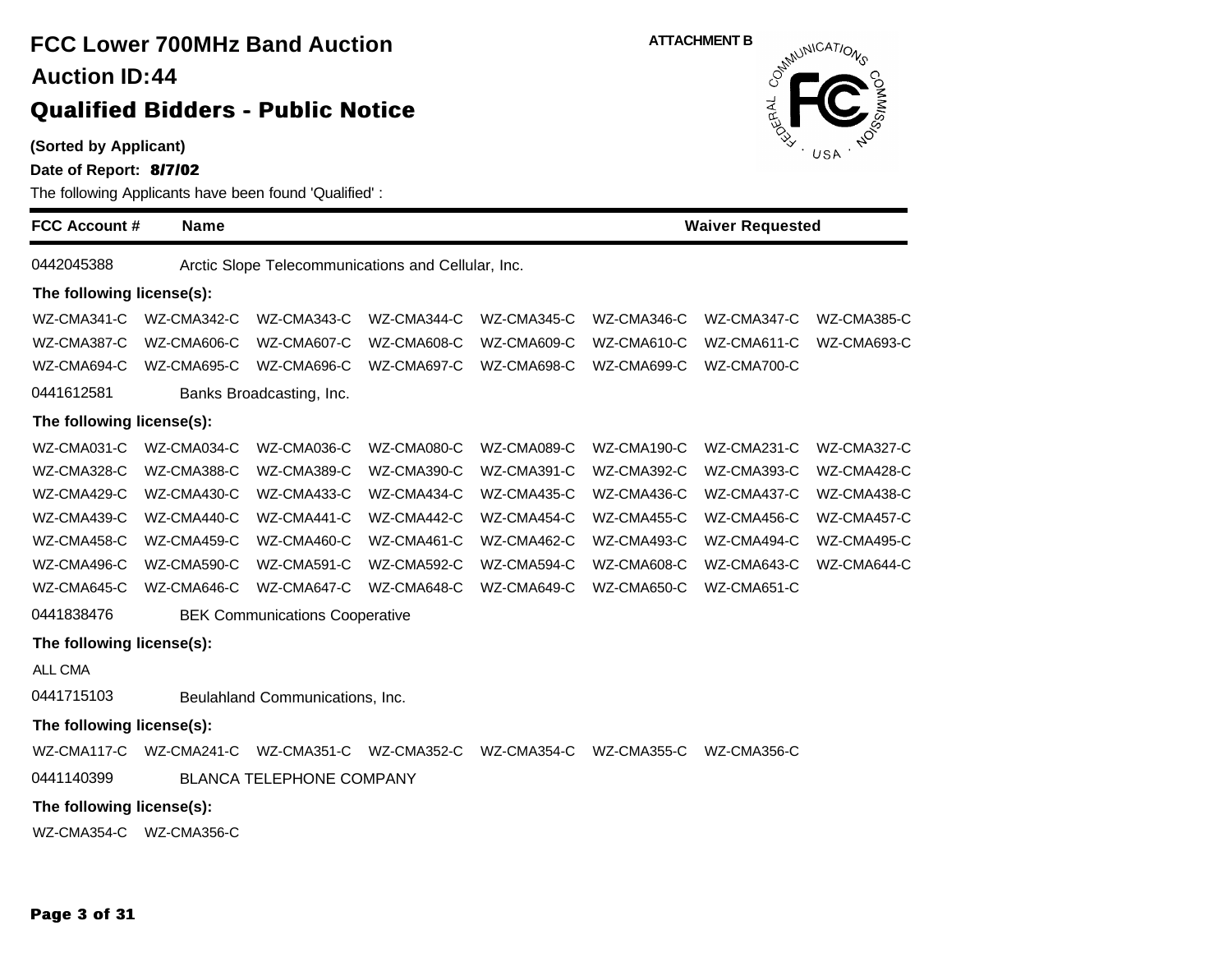### **(Sorted by Applicant) Date of Report: 8/7/02** The following Applicants have been found 'Qualified' : **FCC Account # Name FCC Lower 700MHz Band Auction Qualified Bidders - Public Notice 44 Auction ID: ATTACHMENT B**<br>  $\delta^{mN}$ **Waiver Requested** 0441702326 Blue Valley Tele-Communications, Inc. **The following license(s):** WZ-CMA430-C WZ-CMA431-C WZ-CMA432-C WZ-CMA542-C 0441815353 Bluegrass Cellular, Inc. **The following license(s):** ALL CMA 0441118495 BPS Telephone Company **The following license(s):** WZ-CMA522-C 0441615441 C&W Enterprises, Inc. **The following license(s):** WZ-CMA294-C 0441714552 Cable & Communications Corporation **\* The following license(s):** WZ-CMA268-C WZ-CMA525-C WZ-CMA526-C WZ-CMA529-C WZ-CMA531-C WZ-CMA532-C WZ-CMA583-C WZ-CMA634-C WZ-CMA718-C 0441123127 Cameron Communications Corporation **The following license(s):** WZ-CMA025-C WZ-CMA028-C WZ-CMA029-C WZ-CMA030-C WZ-CMA031-C WZ-CMA032-C WZ-CMA033-C WZ-CMA034-C WZ-CMA035-C WZ-CMA036-C WZ-CMA037-C WZ-CMA038-C WZ-CMA039-C WZ-CMA040-C WZ-CMA041-C WZ-CMA042-C WZ-CMA043-C WZ-CMA044-C WZ-CMA045-C WZ-CMA046-C WZ-CMA047-C WZ-CMA048-C WZ-CMA049-C WZ-CMA050-C WZ-CMA051-C WZ-CMA052-C WZ-CMA053-C WZ-CMA054-C WZ-CMA055-C WZ-CMA056-C WZ-CMA057-C WZ-CMA058-C WZ-CMA059-C WZ-CMA060-C WZ-CMA061-C WZ-CMA062-C WZ-CMA063-C WZ-CMA064-C WZ-CMA065-C WZ-CMA066-C WZ-CMA067-C WZ-CMA068-C WZ-CMA069-C WZ-CMA070-C WZ-CMA071-C WZ-CMA072-C WZ-CMA073-C WZ-CMA074-C

#### **Page 4 of 31**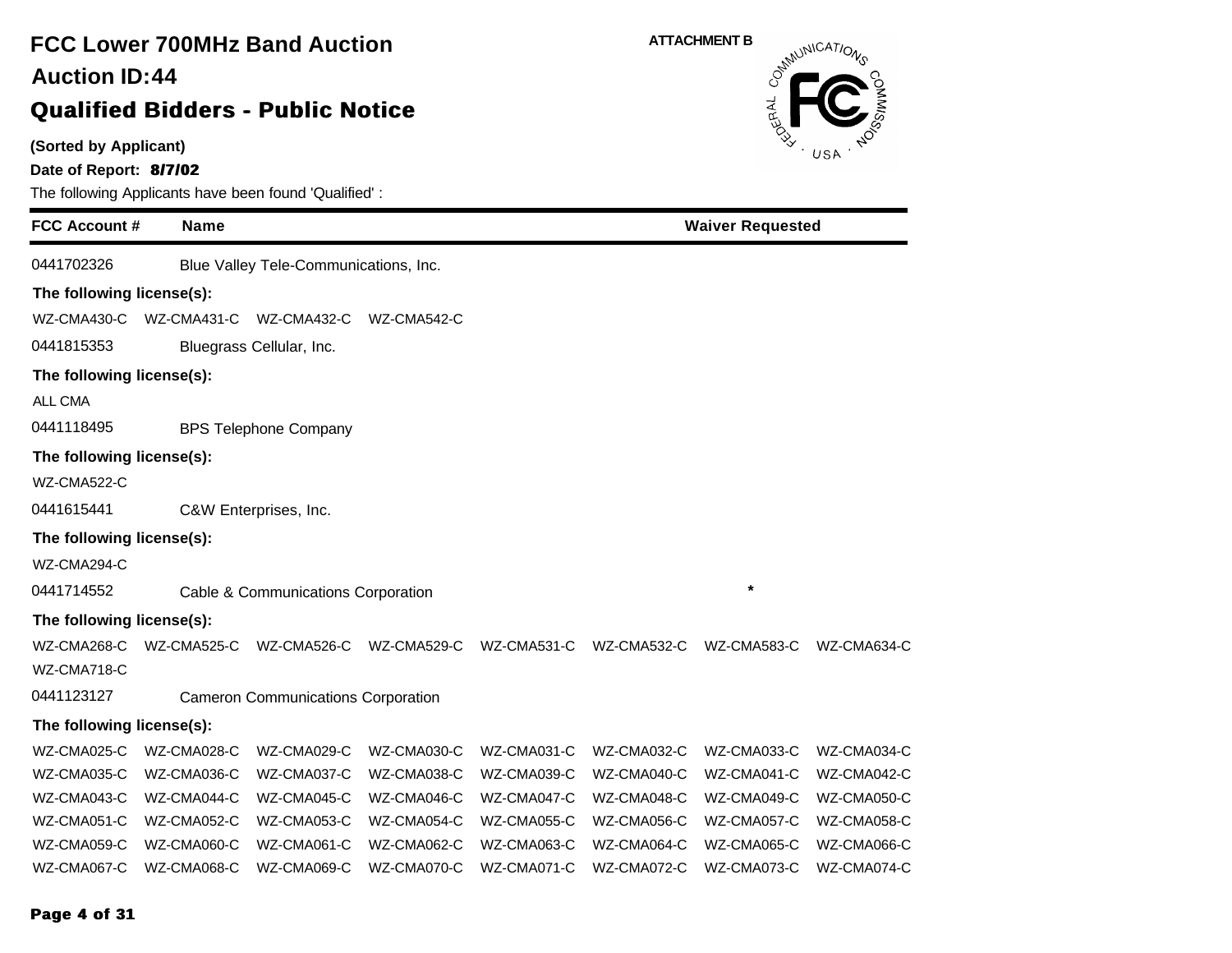**(Sorted by Applicant)**

**Date of Report: 8/7/02**

The following Applicants have been found 'Qualified' :

| <b>FCC Account #</b>      | <b>Name</b> |                                           |             |             |             | <b>Waiver Requested</b> |             |
|---------------------------|-------------|-------------------------------------------|-------------|-------------|-------------|-------------------------|-------------|
| 0441123127                |             | <b>Cameron Communications Corporation</b> |             |             |             |                         |             |
| The following license(s): |             |                                           |             |             |             |                         |             |
| WZ-CMA075-C               | WZ-CMA076-C | WZ-CMA077-C                               | WZ-CMA078-C | WZ-CMA079-C | WZ-CMA080-C | WZ-CMA081-C             | WZ-CMA082-C |
| WZ-CMA083-C               | WZ-CMA084-C | WZ-CMA085-C                               | WZ-CMA086-C | WZ-CMA087-C | WZ-CMA088-C | WZ-CMA089-C             | WZ-CMA090-C |
| WZ-CMA092-C               | WZ-CMA093-C | WZ-CMA094-C                               | WZ-CMA095-C | WZ-CMA096-C | WZ-CMA097-C | WZ-CMA098-C             | WZ-CMA099-C |
| WZ-CMA100-C               | WZ-CMA101-C | WZ-CMA102-C                               | WZ-CMA103-C | WZ-CMA104-C | WZ-CMA105-C | WZ-CMA106-C             | WZ-CMA107-C |
| WZ-CMA108-C               | WZ-CMA109-C | WZ-CMA110-C                               | WZ-CMA111-C | WZ-CMA112-C | WZ-CMA113-C | WZ-CMA114-C             | WZ-CMA115-C |
| WZ-CMA116-C               | WZ-CMA117-C | WZ-CMA118-C                               | WZ-CMA119-C | WZ-CMA120-C | WZ-CMA121-C | WZ-CMA122-C             | WZ-CMA123-C |
| WZ-CMA124-C               | WZ-CMA125-C | WZ-CMA126-C                               | WZ-CMA127-C | WZ-CMA128-C | WZ-CMA129-C | WZ-CMA130-C             | WZ-CMA131-C |
| WZ-CMA132-C               | WZ-CMA133-C | WZ-CMA134-C                               | WZ-CMA135-C | WZ-CMA136-C | WZ-CMA137-C | WZ-CMA138-C             | WZ-CMA139-C |
| WZ-CMA140-C               | WZ-CMA141-C | WZ-CMA142-C                               | WZ-CMA143-C | WZ-CMA144-C | WZ-CMA145-C | WZ-CMA146-C             | WZ-CMA147-C |
| WZ-CMA148-C               | WZ-CMA149-C | WZ-CMA150-C                               | WZ-CMA151-C | WZ-CMA152-C | WZ-CMA153-C | WZ-CMA154-C             | WZ-CMA155-C |
| WZ-CMA156-C               | WZ-CMA157-C | WZ-CMA158-C                               | WZ-CMA159-C | WZ-CMA160-C | WZ-CMA161-C | WZ-CMA162-C             | WZ-CMA163-C |
| WZ-CMA164-C               | WZ-CMA165-C | WZ-CMA166-C                               | WZ-CMA167-C | WZ-CMA168-C | WZ-CMA169-C | WZ-CMA170-C             | WZ-CMA171-C |
| WZ-CMA172-C               | WZ-CMA173-C | WZ-CMA174-C                               | WZ-CMA175-C | WZ-CMA176-C | WZ-CMA177-C | WZ-CMA178-C             | WZ-CMA179-C |
| WZ-CMA180-C               | WZ-CMA181-C | WZ-CMA182-C                               | WZ-CMA183-C | WZ-CMA184-C | WZ-CMA185-C | WZ-CMA186-C             | WZ-CMA187-C |
| WZ-CMA188-C               | WZ-CMA189-C | WZ-CMA190-C                               | WZ-CMA191-C | WZ-CMA192-C | WZ-CMA193-C | WZ-CMA194-C             | WZ-CMA195-C |
| WZ-CMA196-C               | WZ-CMA197-C | WZ-CMA198-C                               | WZ-CMA199-C | WZ-CMA200-C | WZ-CMA201-C | WZ-CMA202-C             | WZ-CMA203-C |
| WZ-CMA204-C               | WZ-CMA205-C | WZ-CMA206-C                               | WZ-CMA207-C | WZ-CMA208-C | WZ-CMA209-C | WZ-CMA210-C             | WZ-CMA211-C |
| WZ-CMA212-C               | WZ-CMA213-C | WZ-CMA214-C                               | WZ-CMA215-C | WZ-CMA216-C | WZ-CMA217-C | WZ-CMA218-C             | WZ-CMA219-C |
| WZ-CMA220-C               | WZ-CMA221-C | WZ-CMA222-C                               | WZ-CMA223-C | WZ-CMA224-C | WZ-CMA225-C | WZ-CMA226-C             | WZ-CMA227-C |
| WZ-CMA228-C               | WZ-CMA229-C | WZ-CMA230-C                               | WZ-CMA231-C | WZ-CMA232-C | WZ-CMA233-C | WZ-CMA234-C             | WZ-CMA235-C |
| WZ-CMA236-C               | WZ-CMA237-C | WZ-CMA238-C                               | WZ-CMA239-C | WZ-CMA240-C | WZ-CMA241-C | WZ-CMA242-C             | WZ-CMA243-C |
| WZ-CMA244-C               | WZ-CMA245-C | WZ-CMA246-C                               | WZ-CMA247-C | WZ-CMA248-C | WZ-CMA249-C | WZ-CMA250-C             | WZ-CMA251-C |
| WZ-CMA252-C               | WZ-CMA253-C | WZ-CMA254-C                               | WZ-CMA255-C | WZ-CMA256-C | WZ-CMA257-C | WZ-CMA258-C             | WZ-CMA259-C |
| WZ-CMA260-C               | WZ-CMA261-C | WZ-CMA262-C                               | WZ-CMA263-C | WZ-CMA264-C | WZ-CMA265-C | WZ-CMA266-C             | WZ-CMA267-C |
| WZ-CMA268-C               | WZ-CMA269-C | WZ-CMA270-C                               | WZ-CMA271-C | WZ-CMA272-C | WZ-CMA273-C | WZ-CMA274-C             | WZ-CMA275-C |

**ATTACHMENT B** JERAL USA

**Page 5 of 31**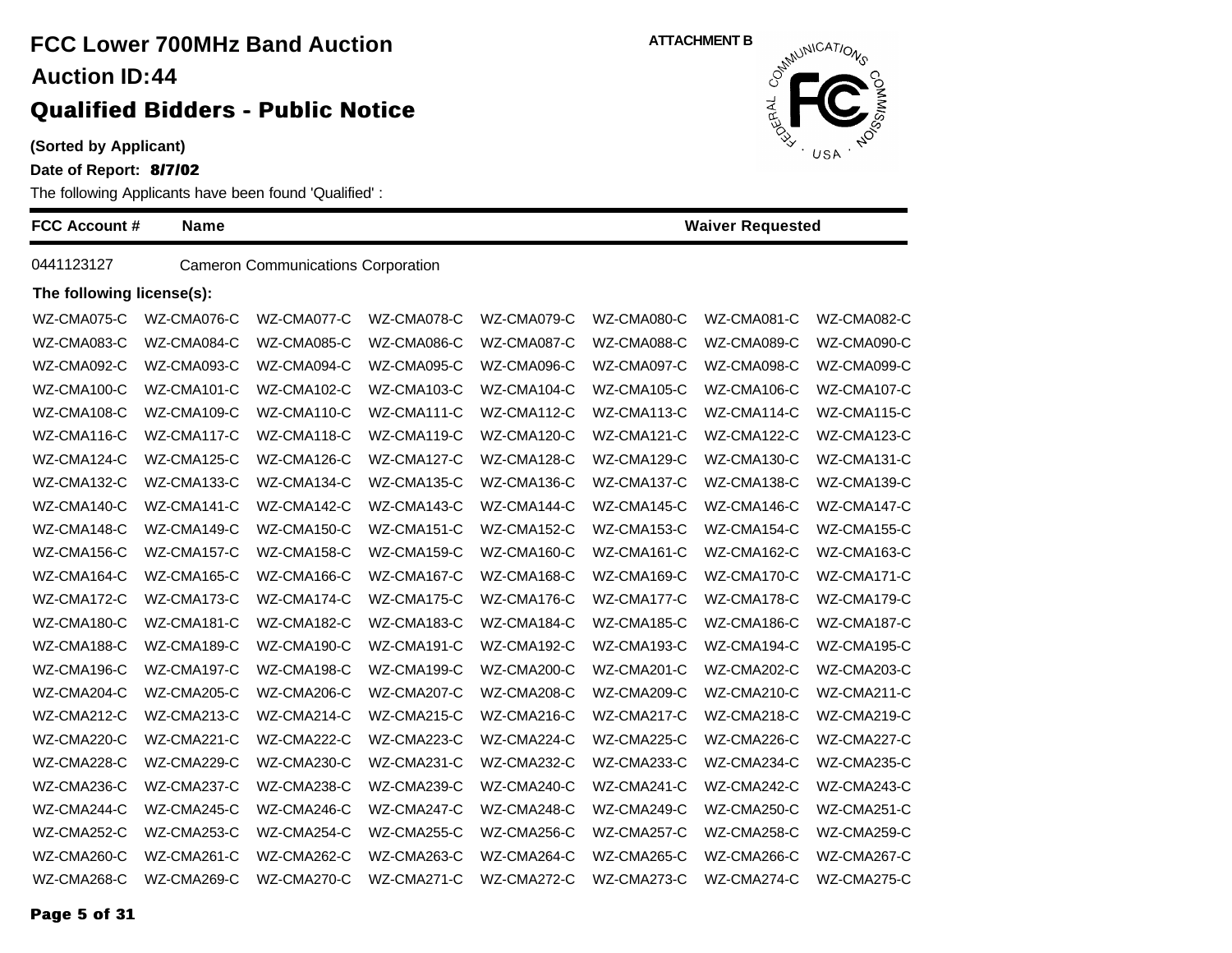**(Sorted by Applicant)**

**Date of Report: 8/7/02**

The following Applicants have been found 'Qualified' :

| <b>FCC Account #</b>      | <b>Name</b> |                                           |             |             |             | <b>Waiver Requested</b> |             |
|---------------------------|-------------|-------------------------------------------|-------------|-------------|-------------|-------------------------|-------------|
| 0441123127                |             | <b>Cameron Communications Corporation</b> |             |             |             |                         |             |
| The following license(s): |             |                                           |             |             |             |                         |             |
| WZ-CMA276-C               | WZ-CMA277-C | WZ-CMA278-C                               | WZ-CMA279-C | WZ-CMA280-C | WZ-CMA281-C | WZ-CMA282-C             | WZ-CMA283-C |
| WZ-CMA284-C               | WZ-CMA285-C | WZ-CMA286-C                               | WZ-CMA287-C | WZ-CMA288-C | WZ-CMA289-C | WZ-CMA290-C             | WZ-CMA291-C |
| WZ-CMA292-C               | WZ-CMA293-C | WZ-CMA294-C                               | WZ-CMA295-C | WZ-CMA296-C | WZ-CMA297-C | WZ-CMA298-C             | WZ-CMA299-C |
| WZ-CMA300-C               | WZ-CMA301-C | WZ-CMA302-C                               | WZ-CMA303-C | WZ-CMA304-C | WZ-CMA305-C | WZ-CMA306-C             | WZ-CMA307-C |
| WZ-CMA308-C               | WZ-CMA309-C | WZ-CMA310-C                               | WZ-CMA311-C | WZ-CMA312-C | WZ-CMA313-C | WZ-CMA314-C             | WZ-CMA315-C |
| WZ-CMA316-C               | WZ-CMA317-C | WZ-CMA318-C                               | WZ-CMA319-C | WZ-CMA320-C | WZ-CMA321-C | WZ-CMA322-C             | WZ-CMA323-C |
| WZ-CMA324-C               | WZ-CMA325-C | WZ-CMA326-C                               | WZ-CMA327-C | WZ-CMA328-C | WZ-CMA329-C | WZ-CMA330-C             | WZ-CMA331-C |
| WZ-CMA332-C               | WZ-CMA333-C | WZ-CMA334-C                               | WZ-CMA335-C | WZ-CMA336-C | WZ-CMA337-C | WZ-CMA338-C             | WZ-CMA339-C |
| WZ-CMA340-C               | WZ-CMA341-C | WZ-CMA342-C                               | WZ-CMA343-C | WZ-CMA344-C | WZ-CMA345-C | WZ-CMA346-C             | WZ-CMA347-C |
| WZ-CMA348-C               | WZ-CMA349-C | WZ-CMA350-C                               | WZ-CMA351-C | WZ-CMA352-C | WZ-CMA353-C | WZ-CMA354-C             | WZ-CMA355-C |
| WZ-CMA356-C               | WZ-CMA357-C | WZ-CMA358-C                               | WZ-CMA359-C | WZ-CMA360-C | WZ-CMA361-C | WZ-CMA362-C             | WZ-CMA363-C |
| WZ-CMA364-C               | WZ-CMA365-C | WZ-CMA366-C                               | WZ-CMA367-C | WZ-CMA368-C | WZ-CMA369-C | WZ-CMA370-C             | WZ-CMA371-C |
| WZ-CMA372-C               | WZ-CMA373-C | WZ-CMA374-C                               | WZ-CMA375-C | WZ-CMA376-C | WZ-CMA377-C | WZ-CMA378-C             | WZ-CMA379-C |
| WZ-CMA380-C               | WZ-CMA381-C | WZ-CMA382-C                               | WZ-CMA383-C | WZ-CMA384-C | WZ-CMA385-C | WZ-CMA386-C             | WZ-CMA387-C |
| WZ-CMA388-C               | WZ-CMA389-C | WZ-CMA390-C                               | WZ-CMA391-C | WZ-CMA392-C | WZ-CMA393-C | WZ-CMA394-C             | WZ-CMA395-C |
| WZ-CMA396-C               | WZ-CMA397-C | WZ-CMA398-C                               | WZ-CMA399-C | WZ-CMA400-C | WZ-CMA401-C | WZ-CMA402-C             | WZ-CMA403-C |
| WZ-CMA404-C               | WZ-CMA405-C | WZ-CMA406-C                               | WZ-CMA407-C | WZ-CMA408-C | WZ-CMA409-C | WZ-CMA410-C             | WZ-CMA411-C |
| WZ-CMA412-C               | WZ-CMA413-C | WZ-CMA414-C                               | WZ-CMA415-C | WZ-CMA416-C | WZ-CMA417-C | WZ-CMA418-C             | WZ-CMA419-C |
| WZ-CMA420-C               | WZ-CMA421-C | WZ-CMA422-C                               | WZ-CMA423-C | WZ-CMA424-C | WZ-CMA425-C | WZ-CMA426-C             | WZ-CMA427-C |
| WZ-CMA428-C               | WZ-CMA429-C | WZ-CMA430-C                               | WZ-CMA431-C | WZ-CMA432-C | WZ-CMA433-C | WZ-CMA434-C             | WZ-CMA435-C |
| WZ-CMA436-C               | WZ-CMA437-C | WZ-CMA438-C                               | WZ-CMA439-C | WZ-CMA440-C | WZ-CMA441-C | WZ-CMA442-C             | WZ-CMA443-C |
| WZ-CMA444-C               | WZ-CMA445-C | WZ-CMA446-C                               | WZ-CMA447-C | WZ-CMA448-C | WZ-CMA449-C | WZ-CMA450-C             | WZ-CMA451-C |
| WZ-CMA452-C               | WZ-CMA453-C | WZ-CMA454-C                               | WZ-CMA455-C | WZ-CMA456-C | WZ-CMA457-C | WZ-CMA458-C             | WZ-CMA459-C |
| WZ-CMA460-C               | WZ-CMA461-C | WZ-CMA462-C                               | WZ-CMA463-C | WZ-CMA464-C | WZ-CMA465-C | WZ-CMA466-C             | WZ-CMA467-C |
| WZ-CMA468-C               | WZ-CMA469-C | WZ-CMA470-C                               | WZ-CMA471-C | WZ-CMA472-C | WZ-CMA473-C | WZ-CMA474-C             | WZ-CMA475-C |

**ATTACHMENT B** JERAL USA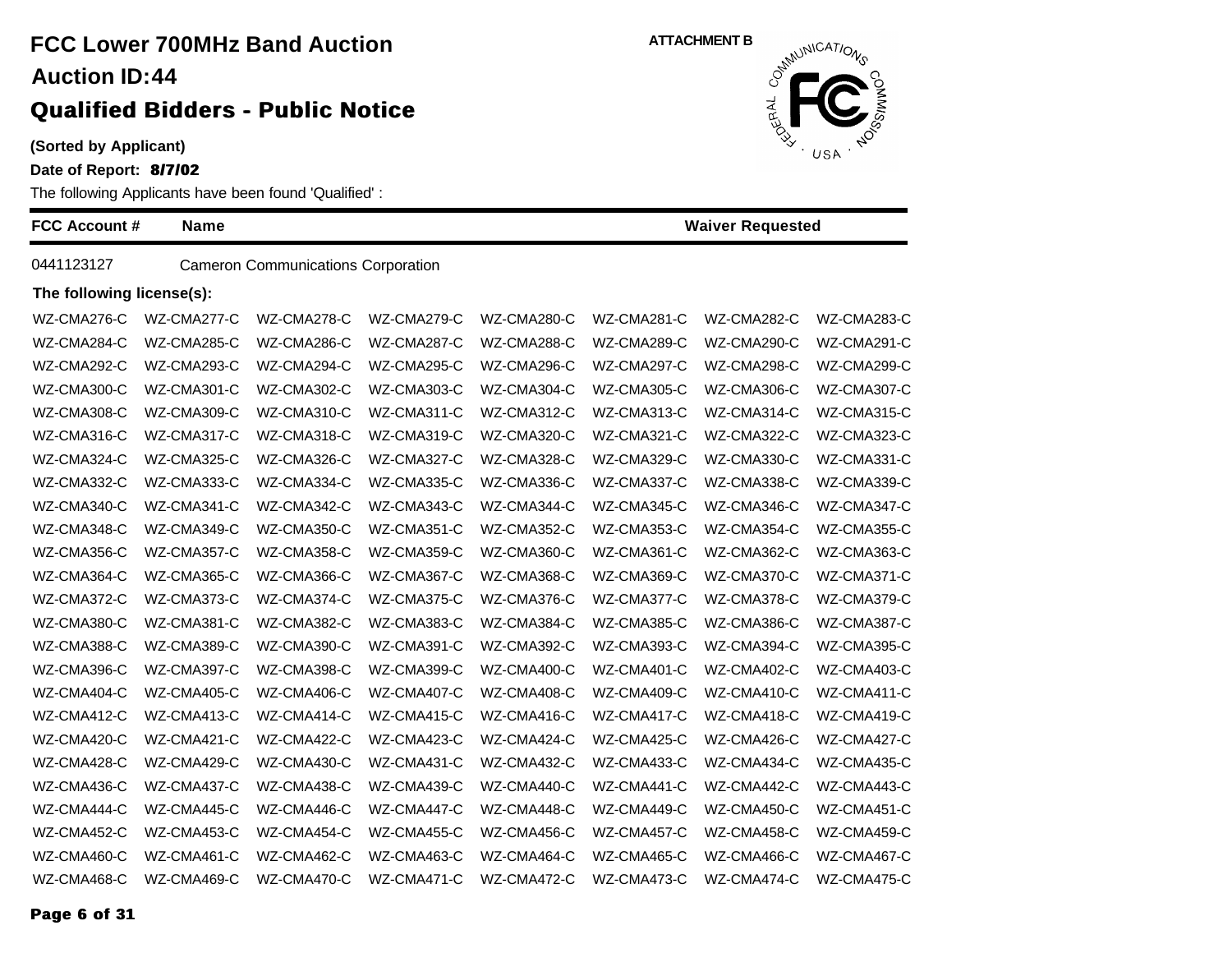**(Sorted by Applicant)**

**Date of Report: 8/7/02**

The following Applicants have been found 'Qualified' :

| FCC Account #             | <b>Name</b> |                                           |             | <b>Waiver Requested</b> |             |             |             |  |
|---------------------------|-------------|-------------------------------------------|-------------|-------------------------|-------------|-------------|-------------|--|
| 0441123127                |             | <b>Cameron Communications Corporation</b> |             |                         |             |             |             |  |
| The following license(s): |             |                                           |             |                         |             |             |             |  |
| WZ-CMA476-C               | WZ-CMA477-C | WZ-CMA478-C                               | WZ-CMA479-C | WZ-CMA480-C             | WZ-CMA481-C | WZ-CMA482-C | WZ-CMA483-C |  |
| WZ-CMA484-C               | WZ-CMA485-C | WZ-CMA486-C                               | WZ-CMA487-C | WZ-CMA488-C             | WZ-CMA489-C | WZ-CMA490-C | WZ-CMA491-C |  |
| WZ-CMA492-C               | WZ-CMA493-C | WZ-CMA494-C                               | WZ-CMA495-C | WZ-CMA496-C             | WZ-CMA497-C | WZ-CMA498-C | WZ-CMA499-C |  |
| WZ-CMA500-C               | WZ-CMA501-C | WZ-CMA502-C                               | WZ-CMA503-C | WZ-CMA504-C             | WZ-CMA505-C | WZ-CMA506-C | WZ-CMA507-C |  |
| WZ-CMA508-C               | WZ-CMA509-C | WZ-CMA510-C                               | WZ-CMA511-C | WZ-CMA512-C             | WZ-CMA513-C | WZ-CMA514-C | WZ-CMA515-C |  |
| WZ-CMA516-C               | WZ-CMA517-C | WZ-CMA518-C                               | WZ-CMA519-C | WZ-CMA520-C             | WZ-CMA521-C | WZ-CMA522-C | WZ-CMA523-C |  |
| WZ-CMA524-C               | WZ-CMA525-C | WZ-CMA526-C                               | WZ-CMA527-C | WZ-CMA528-C             | WZ-CMA529-C | WZ-CMA530-C | WZ-CMA531-C |  |
| WZ-CMA532-C               | WZ-CMA533-C | WZ-CMA534-C                               | WZ-CMA535-C | WZ-CMA536-C             | WZ-CMA537-C | WZ-CMA538-C | WZ-CMA539-C |  |
| WZ-CMA540-C               | WZ-CMA541-C | WZ-CMA542-C                               | WZ-CMA543-C | WZ-CMA544-C             | WZ-CMA545-C | WZ-CMA546-C | WZ-CMA547-C |  |
| WZ-CMA548-C               | WZ-CMA549-C | WZ-CMA550-C                               | WZ-CMA551-C | WZ-CMA552-C             | WZ-CMA553-C | WZ-CMA554-C | WZ-CMA555-C |  |
| WZ-CMA556-C               | WZ-CMA557-C | WZ-CMA558-C                               | WZ-CMA559-C | WZ-CMA560-C             | WZ-CMA561-C | WZ-CMA562-C | WZ-CMA563-C |  |
| WZ-CMA564-C               | WZ-CMA565-C | WZ-CMA566-C                               | WZ-CMA567-C | WZ-CMA568-C             | WZ-CMA569-C | WZ-CMA570-C | WZ-CMA571-C |  |
| WZ-CMA572-C               | WZ-CMA573-C | WZ-CMA574-C                               | WZ-CMA575-C | WZ-CMA576-C             | WZ-CMA577-C | WZ-CMA578-C | WZ-CMA579-C |  |
| WZ-CMA580-C               | WZ-CMA581-C | WZ-CMA582-C                               | WZ-CMA583-C | WZ-CMA584-C             | WZ-CMA585-C | WZ-CMA586-C | WZ-CMA587-C |  |
| WZ-CMA588-C               | WZ-CMA589-C | WZ-CMA590-C                               | WZ-CMA591-C | WZ-CMA592-C             | WZ-CMA593-C | WZ-CMA594-C | WZ-CMA595-C |  |
| WZ-CMA596-C               | WZ-CMA597-C | WZ-CMA598-C                               | WZ-CMA599-C | WZ-CMA600-C             | WZ-CMA601-C | WZ-CMA602-C | WZ-CMA603-C |  |
| WZ-CMA604-C               | WZ-CMA605-C | WZ-CMA606-C                               | WZ-CMA607-C | WZ-CMA608-C             | WZ-CMA609-C | WZ-CMA610-C | WZ-CMA611-C |  |
| WZ-CMA612-C               | WZ-CMA613-C | WZ-CMA614-C                               | WZ-CMA615-C | WZ-CMA616-C             | WZ-CMA617-C | WZ-CMA618-C | WZ-CMA619-C |  |
| WZ-CMA620-C               | WZ-CMA621-C | WZ-CMA622-C                               | WZ-CMA623-C | WZ-CMA624-C             | WZ-CMA625-C | WZ-CMA626-C | WZ-CMA627-C |  |
| WZ-CMA628-C               | WZ-CMA629-C | WZ-CMA630-C                               | WZ-CMA631-C | WZ-CMA632-C             | WZ-CMA633-C | WZ-CMA634-C | WZ-CMA635-C |  |
| WZ-CMA636-C               | WZ-CMA637-C | WZ-CMA638-C                               | WZ-CMA639-C | WZ-CMA640-C             | WZ-CMA641-C | WZ-CMA642-C | WZ-CMA643-C |  |
| WZ-CMA644-C               | WZ-CMA645-C | WZ-CMA646-C                               | WZ-CMA647-C | WZ-CMA648-C             | WZ-CMA649-C | WZ-CMA650-C | WZ-CMA651-C |  |
| WZ-CMA652-C               | WZ-CMA653-C | WZ-CMA654-C                               | WZ-CMA655-C | WZ-CMA656-C             | WZ-CMA657-C | WZ-CMA658-C | WZ-CMA659-C |  |
| WZ-CMA660-C               | WZ-CMA661-C | WZ-CMA662-C                               | WZ-CMA663-C | WZ-CMA664-C             | WZ-CMA665-C | WZ-CMA666-C | WZ-CMA667-C |  |
| WZ-CMA668-C               | WZ-CMA669-C | WZ-CMA670-C                               | WZ-CMA671-C | WZ-CMA672-C             | WZ-CMA673-C | WZ-CMA674-C | WZ-CMA675-C |  |

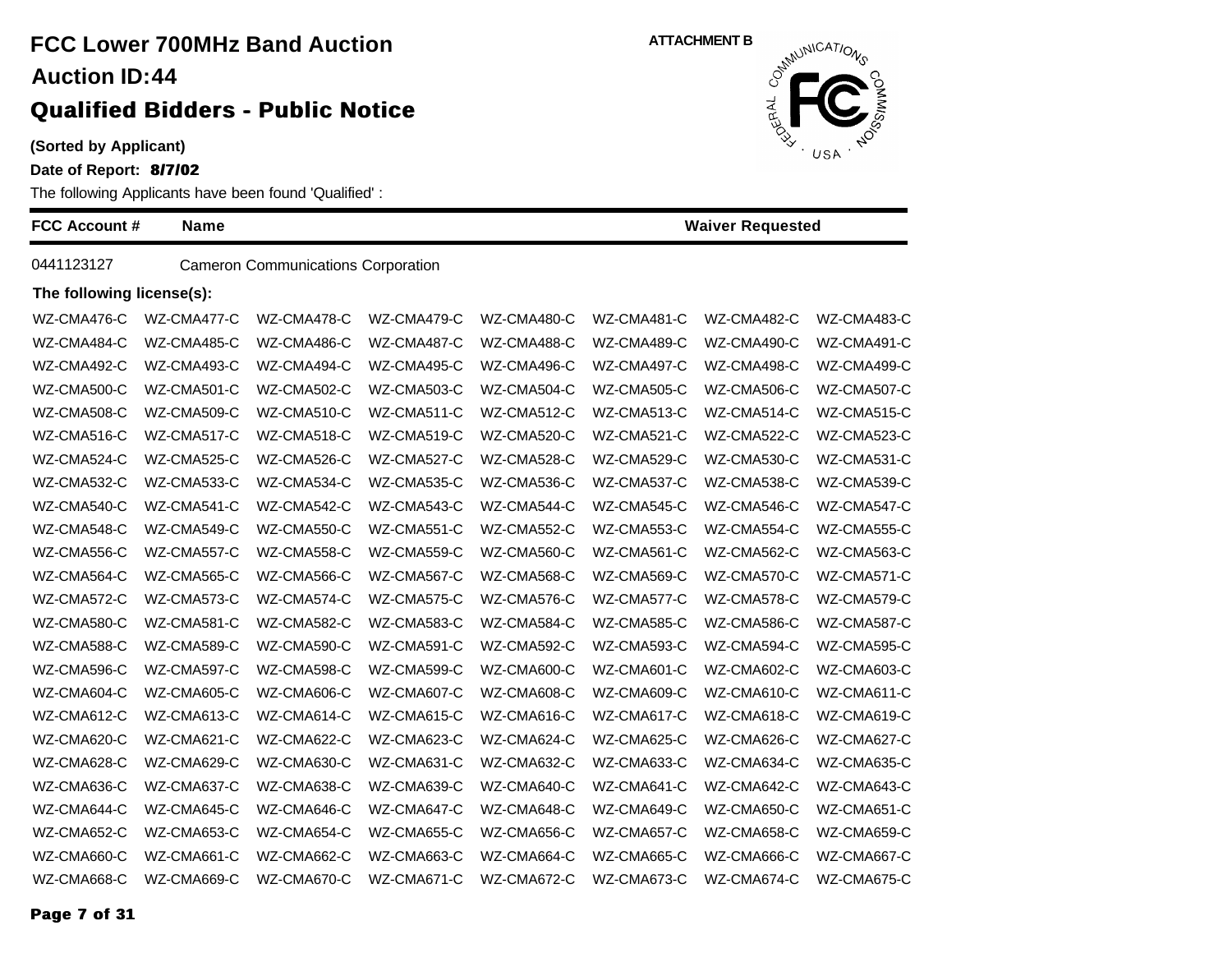### **(Sorted by Applicant) Date of Report: 8/7/02** The following Applicants have been found 'Qualified' : **FCC Account # Name FCC Lower 700MHz Band Auction Qualified Bidders - Public Notice 44 Auction ID: ATTACHMENT B**<br>  $\delta^{m}$ **Waiver Requested** 0441123127 Cameron Communications Corporation **The following license(s):** WZ-CMA676-C WZ-CMA677-C WZ-CMA678-C WZ-CMA679-C WZ-CMA680-C WZ-CMA681-C WZ-CMA682-C WZ-CMA683-C WZ-CMA684-C WZ-CMA685-C WZ-CMA686-C WZ-CMA687-C WZ-CMA688-C WZ-CMA689-C WZ-CMA690-C WZ-CMA691-C WZ-CMA692-C WZ-CMA693-C WZ-CMA694-C WZ-CMA695-C WZ-CMA696-C WZ-CMA697-C WZ-CMA698-C WZ-CMA699-C WZ-CMA700-C WZ-CMA701-C WZ-CMA702-C WZ-CMA703-C WZ-CMA704-C WZ-CMA705-C WZ-CMA706-C WZ-CMA707-C WZ-CMA708-C WZ-CMA709-C WZ-CMA710-C WZ-CMA711-C WZ-CMA712-C WZ-CMA713-C WZ-CMA714-C WZ-CMA715-C WZ-CMA716-C WZ-CMA717-C WZ-CMA718-C WZ-CMA719-C WZ-CMA720-C WZ-CMA721-C WZ-CMA722-C WZ-CMA723-C WZ-CMA724-C WZ-CMA725-C WZ-CMA726-C WZ-CMA727-C WZ-CMA728-C WZ-CMA729-C WZ-CMA730-C WZ-CMA731-C WZ-CMA732-C WZ-CMA733-C WZ-CMA734-C 0441728568 Capitol Broadcasting Company, Inc. **The following license(s):** ALL CMA 0441717313 Cavalier Group, LLC **The following license(s):** ALL CMA ALL EAG 0441913134 CENTRAL WISCONSIN COMMUNICATIONS, INC. **The following license(s):** WZ-CMA263-C WZ-CMA714-C 0441251141 Chariton Valley Communication Corporation, Inc. **The following license(s):** WZ-CMA278-C WZ-CMA506-C WZ-CMA508-C WZ-CMA509-C WZ-CMA510-C WZ-CMA511-C WZ-CMA512-C WZ-CMA513-C WZ-CMA514-C WZ-CMA515-C

#### **Page 8 of 31**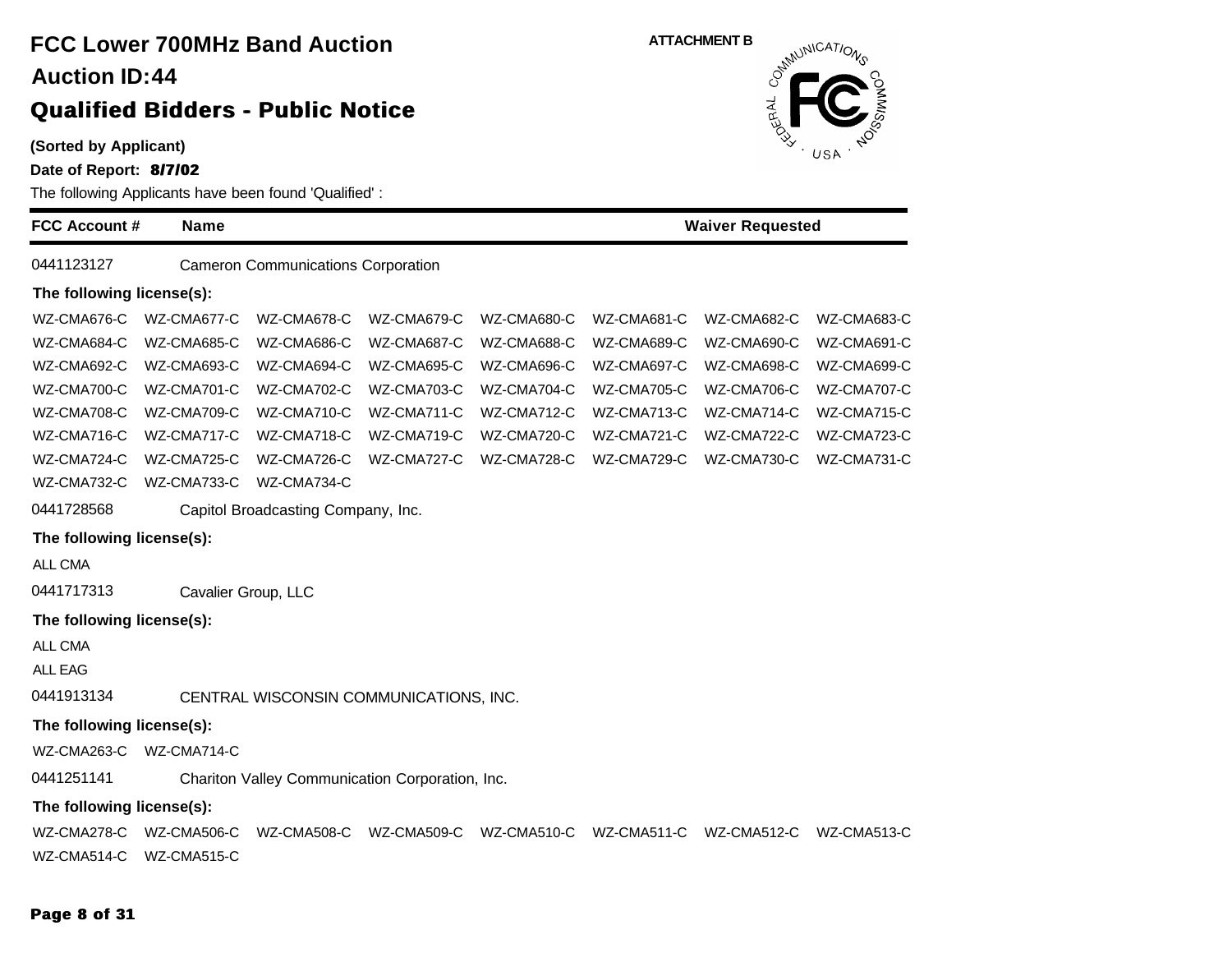### **(Sorted by Applicant) Date of Report: 8/7/02** The following Applicants have been found 'Qualified' : **FCC Account # Name FCC Lower 700MHz Band Auction Qualified Bidders - Public Notice 44 Auction ID: ATTACHMENT B**<br>  $\delta^{m}$ **Waiver Requested** 0442207347 Chase 3000, Inc. **The following license(s):** ALL CMA 0440741243 CHEQUAMEGON TELEPHONE COOPERATIVE, INC. **The following license(s):** WZ-CMA141-C WZ-CMA709-C WZ-CMA710-C 0440828085 Citizens Telephone Cooperative **The following license(s):** WZ-CMA043-C WZ-CMA047-C WZ-CMA059-C WZ-CMA061-C WZ-CMA071-C WZ-CMA079-C WZ-CMA085-C WZ-CMA104-C WZ-CMA140-C WZ-CMA149-C WZ-CMA157-C WZ-CMA166-C WZ-CMA178-C WZ-CMA183-C WZ-CMA199-C WZ-CMA200-C WZ-CMA203-C WZ-CMA218-C WZ-CMA235-C WZ-CMA256-C WZ-CMA258-C WZ-CMA262-C WZ-CMA269-C WZ-CMA280-C WZ-CMA565-C WZ-CMA566-C WZ-CMA567-C WZ-CMA568-C WZ-CMA569-C WZ-CMA570-C WZ-CMA571-C WZ-CMA572-C WZ-CMA573-C WZ-CMA574-C WZ-CMA575-C WZ-CMA576-C WZ-CMA577-C WZ-CMA578-C WZ-CMA579-C WZ-CMA646-C WZ-CMA681-C WZ-CMA682-C WZ-CMA683-C WZ-CMA684-C WZ-CMA685-C WZ-CMA686-C WZ-CMA687-C WZ-CMA688-C WZ-CMA689-C WZ-CMA690-C WZ-CMA691-C WZ-CMA692-C WZ-CMA701-C WZ-CMA702-C WZ-CMA703-C WZ-CMA704-C WZ-CMA705-C WZ-CMA706-C WZ-CMA707-C 0441242328 City of Ketchikan dba Ketchikan Public Utilities **The following license(s):** WZ-CMA317-C 0441421578 ComSouth Tellular, Inc. **The following license(s):** ALL CMA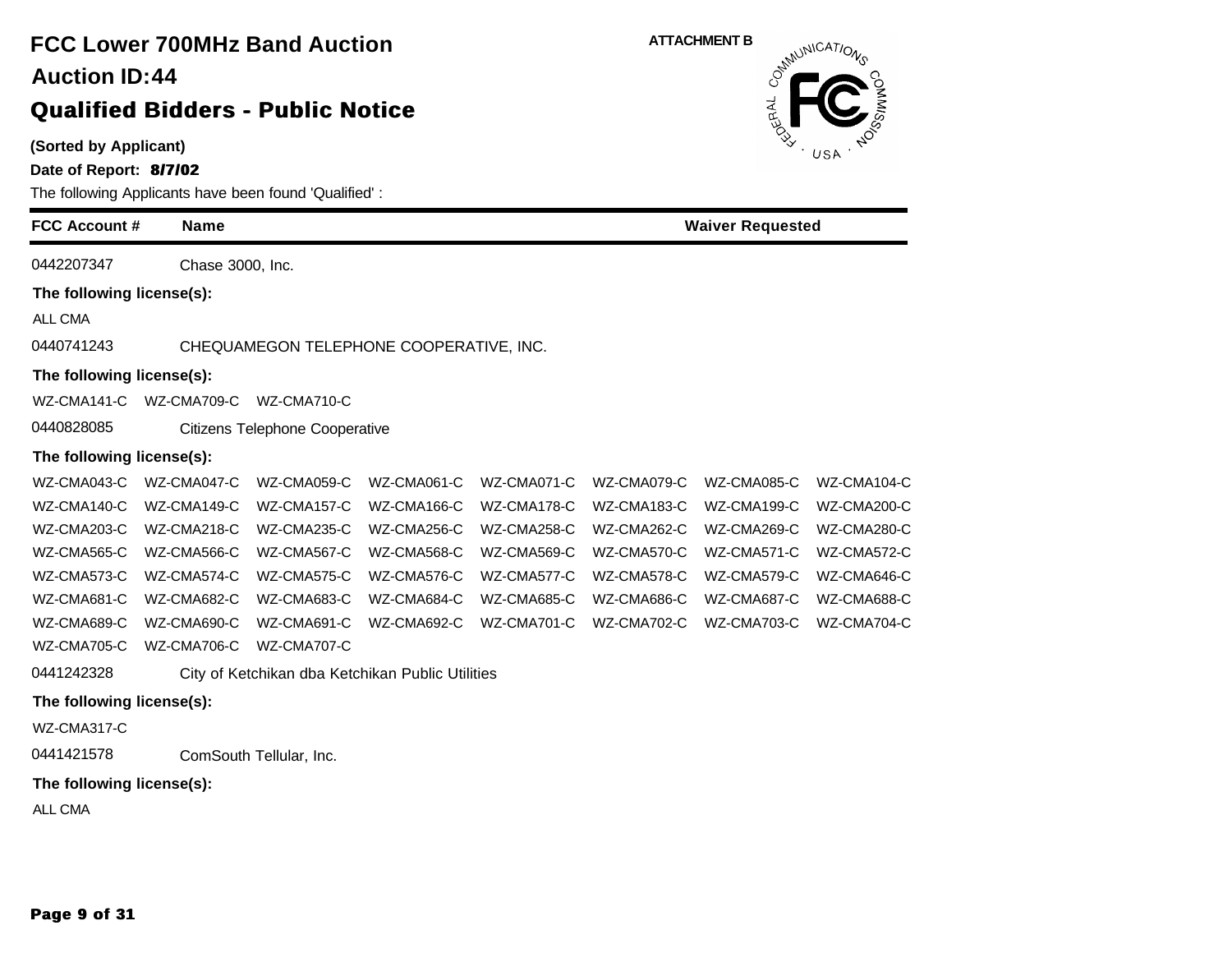### **(Sorted by Applicant)**

**Date of Report: 8/7/02**

The following Applicants have been found 'Qualified' :

| <b>FCC Account #</b>      | <b>Name</b> |                                   |             |             | <b>Waiver Requested</b> |             |             |
|---------------------------|-------------|-----------------------------------|-------------|-------------|-------------------------|-------------|-------------|
| 0441126332                |             | Corr Wireless Communications, LLC |             |             |                         | $\star$     |             |
| The following license(s): |             |                                   |             |             |                         |             |             |
| WZ-CMA001-C               | WZ-CMA002-C | WZ-CMA003-C                       | WZ-CMA004-C | WZ-CMA005-C | WZ-CMA006-C             | WZ-CMA007-C | WZ-CMA008-C |
| WZ-CMA009-C               | WZ-CMA010-C | WZ-CMA011-C                       | WZ-CMA012-C | WZ-CMA013-C | WZ-CMA014-C             | WZ-CMA015-C | WZ-CMA016-C |
| WZ-CMA017-C               | WZ-CMA018-C | WZ-CMA019-C                       | WZ-CMA020-C | WZ-CMA021-C | WZ-CMA022-C             | WZ-CMA023-C | WZ-CMA024-C |
| WZ-CMA025-C               | WZ-CMA026-C | WZ-CMA027-C                       | WZ-CMA028-C | WZ-CMA029-C | WZ-CMA030-C             | WZ-CMA031-C | WZ-CMA032-C |
| WZ-CMA033-C               | WZ-CMA034-C | WZ-CMA035-C                       | WZ-CMA036-C | WZ-CMA037-C | WZ-CMA038-C             | WZ-CMA039-C | WZ-CMA040-C |
| WZ-CMA041-C               | WZ-CMA042-C | WZ-CMA043-C                       | WZ-CMA044-C | WZ-CMA045-C | WZ-CMA046-C             | WZ-CMA047-C | WZ-CMA048-C |
| WZ-CMA049-C               | WZ-CMA050-C | WZ-CMA051-C                       | WZ-CMA052-C | WZ-CMA053-C | WZ-CMA054-C             | WZ-CMA055-C | WZ-CMA056-C |
| WZ-CMA057-C               | WZ-CMA058-C | WZ-CMA059-C                       | WZ-CMA060-C | WZ-CMA061-C | WZ-CMA062-C             | WZ-CMA063-C | WZ-CMA064-C |
| WZ-CMA065-C               | WZ-CMA066-C | WZ-CMA067-C                       | WZ-CMA068-C | WZ-CMA069-C | WZ-CMA070-C             | WZ-CMA071-C | WZ-CMA072-C |
| WZ-CMA073-C               | WZ-CMA074-C | WZ-CMA075-C                       | WZ-CMA076-C | WZ-CMA077-C | WZ-CMA078-C             | WZ-CMA079-C | WZ-CMA080-C |
| WZ-CMA081-C               | WZ-CMA082-C | WZ-CMA083-C                       | WZ-CMA084-C | WZ-CMA085-C | WZ-CMA086-C             | WZ-CMA087-C | WZ-CMA088-C |
| WZ-CMA089-C               | WZ-CMA090-C | WZ-CMA091-C                       | WZ-CMA092-C | WZ-CMA093-C | WZ-CMA094-C             | WZ-CMA095-C | WZ-CMA096-C |
| WZ-CMA097-C               | WZ-CMA098-C | WZ-CMA099-C                       | WZ-CMA100-C | WZ-CMA101-C | WZ-CMA102-C             | WZ-CMA103-C | WZ-CMA104-C |
| WZ-CMA105-C               | WZ-CMA106-C | WZ-CMA107-C                       | WZ-CMA108-C | WZ-CMA109-C | WZ-CMA110-C             | WZ-CMA111-C | WZ-CMA112-C |
| WZ-CMA113-C               | WZ-CMA114-C | WZ-CMA115-C                       | WZ-CMA116-C | WZ-CMA117-C | WZ-CMA118-C             | WZ-CMA119-C | WZ-CMA120-C |
| WZ-CMA121-C               | WZ-CMA122-C | WZ-CMA123-C                       | WZ-CMA124-C | WZ-CMA125-C | WZ-CMA126-C             | WZ-CMA127-C | WZ-CMA128-C |
| WZ-CMA129-C               | WZ-CMA130-C | WZ-CMA131-C                       | WZ-CMA132-C | WZ-CMA133-C | WZ-CMA134-C             | WZ-CMA135-C | WZ-CMA136-C |
| WZ-CMA137-C               | WZ-CMA138-C | WZ-CMA139-C                       | WZ-CMA140-C | WZ-CMA141-C | WZ-CMA142-C             | WZ-CMA143-C | WZ-CMA144-C |
| WZ-CMA145-C               | WZ-CMA146-C | WZ-CMA147-C                       | WZ-CMA148-C | WZ-CMA149-C | WZ-CMA150-C             | WZ-CMA151-C | WZ-CMA152-C |
| WZ-CMA153-C               | WZ-CMA154-C | WZ-CMA155-C                       | WZ-CMA156-C | WZ-CMA157-C | WZ-CMA158-C             | WZ-CMA159-C | WZ-CMA160-C |
| WZ-CMA161-C               | WZ-CMA162-C | WZ-CMA163-C                       | WZ-CMA164-C | WZ-CMA165-C | WZ-CMA166-C             | WZ-CMA167-C | WZ-CMA168-C |
| WZ-CMA169-C               | WZ-CMA170-C | WZ-CMA171-C                       | WZ-CMA172-C | WZ-CMA173-C | WZ-CMA174-C             | WZ-CMA175-C | WZ-CMA176-C |
| WZ-CMA177-C               | WZ-CMA178-C | WZ-CMA179-C                       | WZ-CMA180-C | WZ-CMA181-C | WZ-CMA182-C             | WZ-CMA183-C | WZ-CMA184-C |
| WZ-CMA185-C               | WZ-CMA186-C | WZ-CMA187-C                       | WZ-CMA188-C | WZ-CMA189-C | WZ-CMA190-C             | WZ-CMA191-C | WZ-CMA192-C |
| WZ-CMA193-C               | WZ-CMA194-C | WZ-CMA195-C                       | WZ-CMA196-C | WZ-CMA197-C | WZ-CMA198-C             | WZ-CMA199-C | WZ-CMA200-C |

**ATTACHMENT B**<br>  $\delta^{x}$ <sup>M</sup>
CAT/O<sub>N</sub>

ERAL<br>ERAL

USA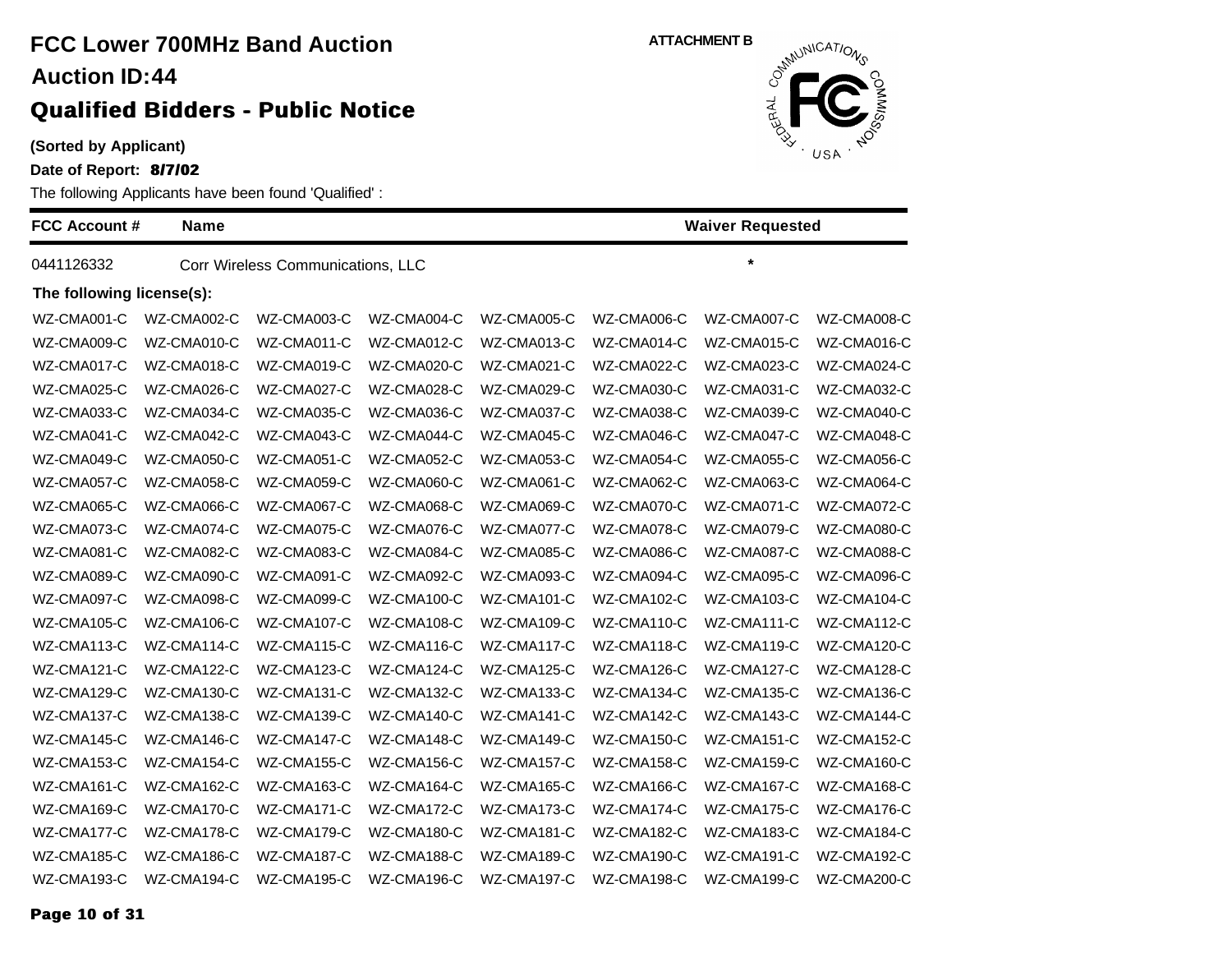### **(Sorted by Applicant)**

**Date of Report: 8/7/02**

The following Applicants have been found 'Qualified' :

| <b>FCC Account #</b>      | <b>Name</b> |                                   | <b>Waiver Requested</b> |             |             |             |             |
|---------------------------|-------------|-----------------------------------|-------------------------|-------------|-------------|-------------|-------------|
| 0441126332                |             | Corr Wireless Communications, LLC |                         |             |             | $\star$     |             |
| The following license(s): |             |                                   |                         |             |             |             |             |
| WZ-CMA201-C               | WZ-CMA202-C | WZ-CMA203-C                       | WZ-CMA204-C             | WZ-CMA205-C | WZ-CMA206-C | WZ-CMA207-C | WZ-CMA208-C |
| WZ-CMA209-C               | WZ-CMA210-C | WZ-CMA211-C                       | WZ-CMA212-C             | WZ-CMA213-C | WZ-CMA214-C | WZ-CMA215-C | WZ-CMA216-C |
| WZ-CMA217-C               | WZ-CMA218-C | WZ-CMA219-C                       | WZ-CMA220-C             | WZ-CMA221-C | WZ-CMA222-C | WZ-CMA223-C | WZ-CMA224-C |
| WZ-CMA225-C               | WZ-CMA226-C | WZ-CMA227-C                       | WZ-CMA228-C             | WZ-CMA229-C | WZ-CMA230-C | WZ-CMA231-C | WZ-CMA232-C |
| WZ-CMA233-C               | WZ-CMA234-C | WZ-CMA235-C                       | WZ-CMA236-C             | WZ-CMA237-C | WZ-CMA238-C | WZ-CMA239-C | WZ-CMA240-C |
| WZ-CMA241-C               | WZ-CMA242-C | WZ-CMA243-C                       | WZ-CMA244-C             | WZ-CMA245-C | WZ-CMA246-C | WZ-CMA247-C | WZ-CMA248-C |
| WZ-CMA249-C               | WZ-CMA250-C | WZ-CMA251-C                       | WZ-CMA252-C             | WZ-CMA253-C | WZ-CMA254-C | WZ-CMA255-C | WZ-CMA256-C |
| WZ-CMA257-C               | WZ-CMA258-C | WZ-CMA259-C                       | WZ-CMA260-C             | WZ-CMA261-C | WZ-CMA262-C | WZ-CMA263-C | WZ-CMA264-C |
| WZ-CMA265-C               | WZ-CMA266-C | WZ-CMA267-C                       | WZ-CMA268-C             | WZ-CMA269-C | WZ-CMA270-C | WZ-CMA271-C | WZ-CMA272-C |
| WZ-CMA273-C               | WZ-CMA274-C | WZ-CMA275-C                       | WZ-CMA276-C             | WZ-CMA277-C | WZ-CMA278-C | WZ-CMA279-C | WZ-CMA280-C |
| WZ-CMA281-C               | WZ-CMA282-C | WZ-CMA283-C                       | WZ-CMA284-C             | WZ-CMA285-C | WZ-CMA286-C | WZ-CMA287-C | WZ-CMA288-C |
| WZ-CMA289-C               | WZ-CMA290-C | WZ-CMA291-C                       | WZ-CMA292-C             | WZ-CMA293-C | WZ-CMA294-C | WZ-CMA295-C | WZ-CMA296-C |
| WZ-CMA297-C               | WZ-CMA298-C | WZ-CMA300-C                       | WZ-CMA301-C             | WZ-CMA302-C | WZ-CMA303-C | WZ-CMA304-C | WZ-CMA305-C |
| WZ-CMA306-C               | WZ-CMA307-C | WZ-CMA308-C                       | WZ-CMA309-C             | WZ-CMA310-C | WZ-CMA311-C | WZ-CMA312-C | WZ-CMA313-C |
| WZ-CMA314-C               | WZ-CMA315-C | WZ-CMA316-C                       | WZ-CMA317-C             | WZ-CMA318-C | WZ-CMA319-C | WZ-CMA320-C | WZ-CMA321-C |
| WZ-CMA322-C               | WZ-CMA323-C | WZ-CMA324-C                       | WZ-CMA325-C             | WZ-CMA326-C | WZ-CMA327-C | WZ-CMA328-C | WZ-CMA329-C |
| WZ-CMA330-C               | WZ-CMA331-C | WZ-CMA332-C                       | WZ-CMA333-C             | WZ-CMA334-C | WZ-CMA335-C | WZ-CMA336-C | WZ-CMA337-C |
| WZ-CMA338-C               | WZ-CMA339-C | WZ-CMA340-C                       | WZ-CMA341-C             | WZ-CMA342-C | WZ-CMA343-C | WZ-CMA344-C | WZ-CMA345-C |
| WZ-CMA346-C               | WZ-CMA347-C | WZ-CMA348-C                       | WZ-CMA349-C             | WZ-CMA350-C | WZ-CMA351-C | WZ-CMA352-C | WZ-CMA353-C |
| WZ-CMA354-C               | WZ-CMA355-C | WZ-CMA356-C                       | WZ-CMA357-C             | WZ-CMA358-C | WZ-CMA359-C | WZ-CMA360-C | WZ-CMA361-C |
| WZ-CMA362-C               | WZ-CMA363-C | WZ-CMA364-C                       | WZ-CMA365-C             | WZ-CMA366-C | WZ-CMA367-C | WZ-CMA368-C | WZ-CMA369-C |
| WZ-CMA370-C               | WZ-CMA371-C | WZ-CMA372-C                       | WZ-CMA373-C             | WZ-CMA374-C | WZ-CMA375-C | WZ-CMA376-C | WZ-CMA377-C |
| WZ-CMA378-C               | WZ-CMA379-C | WZ-CMA380-C                       | WZ-CMA381-C             | WZ-CMA382-C | WZ-CMA383-C | WZ-CMA384-C | WZ-CMA385-C |
| WZ-CMA386-C               | WZ-CMA387-C | WZ-CMA394-C                       | WZ-CMA395-C             | WZ-CMA396-C | WZ-CMA397-C | WZ-CMA398-C | WZ-CMA399-C |
| WZ-CMA400-C               | WZ-CMA401-C | WZ-CMA402-C                       | WZ-CMA403-C             | WZ-CMA404-C | WZ-CMA405-C | WZ-CMA406-C | WZ-CMA407-C |



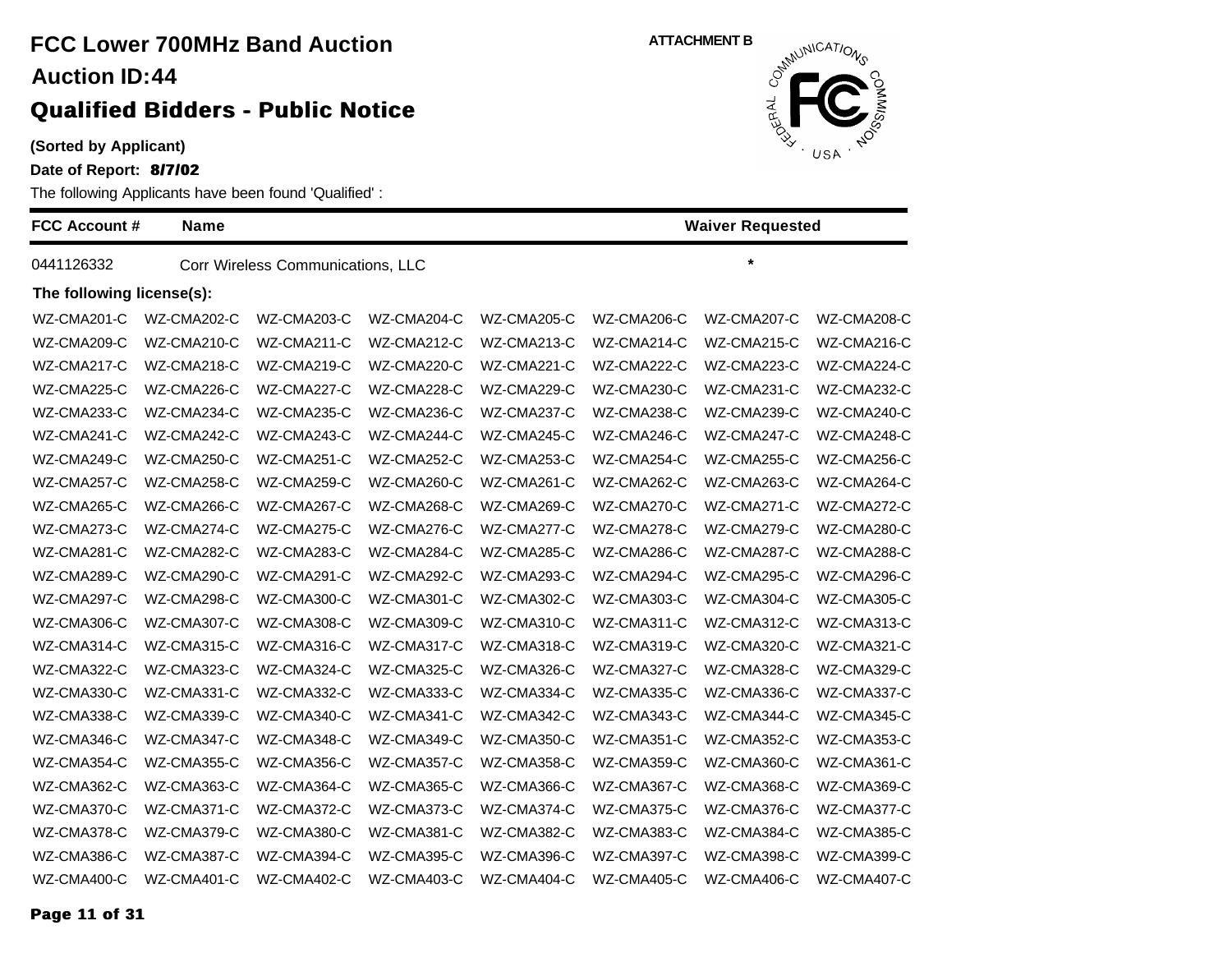### **(Sorted by Applicant)**

**Date of Report: 8/7/02**

The following Applicants have been found 'Qualified' :

| <b>FCC Account #</b>      | <b>Name</b> |                                   |             |             |             | <b>Waiver Requested</b> |             |
|---------------------------|-------------|-----------------------------------|-------------|-------------|-------------|-------------------------|-------------|
| 0441126332                |             | Corr Wireless Communications, LLC |             |             |             | $\star$                 |             |
| The following license(s): |             |                                   |             |             |             |                         |             |
| WZ-CMA408-C               | WZ-CMA409-C | WZ-CMA410-C                       | WZ-CMA411-C | WZ-CMA412-C | WZ-CMA413-C | WZ-CMA414-C             | WZ-CMA415-C |
| WZ-CMA416-C               | WZ-CMA417-C | WZ-CMA418-C                       | WZ-CMA419-C | WZ-CMA420-C | WZ-CMA421-C | WZ-CMA422-C             | WZ-CMA423-C |
| WZ-CMA424-C               | WZ-CMA425-C | WZ-CMA426-C                       | WZ-CMA427-C | WZ-CMA428-C | WZ-CMA429-C | WZ-CMA430-C             | WZ-CMA431-C |
| WZ-CMA432-C               | WZ-CMA433-C | WZ-CMA434-C                       | WZ-CMA435-C | WZ-CMA436-C | WZ-CMA437-C | WZ-CMA438-C             | WZ-CMA439-C |
| WZ-CMA440-C               | WZ-CMA441-C | WZ-CMA442-C                       | WZ-CMA443-C | WZ-CMA444-C | WZ-CMA445-C | WZ-CMA446-C             | WZ-CMA447-C |
| WZ-CMA448-C               | WZ-CMA449-C | WZ-CMA450-C                       | WZ-CMA451-C | WZ-CMA452-C | WZ-CMA453-C | WZ-CMA454-C             | WZ-CMA455-C |
| WZ-CMA456-C               | WZ-CMA457-C | WZ-CMA458-C                       | WZ-CMA459-C | WZ-CMA460-C | WZ-CMA461-C | WZ-CMA462-C             | WZ-CMA463-C |
| WZ-CMA464-C               | WZ-CMA465-C | WZ-CMA466-C                       | WZ-CMA467-C | WZ-CMA468-C | WZ-CMA469-C | WZ-CMA470-C             | WZ-CMA471-C |
| WZ-CMA472-C               | WZ-CMA473-C | WZ-CMA474-C                       | WZ-CMA475-C | WZ-CMA476-C | WZ-CMA477-C | WZ-CMA478-C             | WZ-CMA479-C |
| WZ-CMA480-C               | WZ-CMA481-C | WZ-CMA482-C                       | WZ-CMA483-C | WZ-CMA484-C | WZ-CMA485-C | WZ-CMA486-C             | WZ-CMA487-C |
| WZ-CMA488-C               | WZ-CMA489-C | WZ-CMA490-C                       | WZ-CMA491-C | WZ-CMA492-C | WZ-CMA493-C | WZ-CMA494-C             | WZ-CMA495-C |
| WZ-CMA496-C               | WZ-CMA497-C | WZ-CMA498-C                       | WZ-CMA499-C | WZ-CMA500-C | WZ-CMA501-C | WZ-CMA502-C             | WZ-CMA503-C |
| WZ-CMA504-C               | WZ-CMA505-C | WZ-CMA506-C                       | WZ-CMA507-C | WZ-CMA508-C | WZ-CMA509-C | WZ-CMA510-C             | WZ-CMA511-C |
| WZ-CMA512-C               | WZ-CMA513-C | WZ-CMA514-C                       | WZ-CMA515-C | WZ-CMA516-C | WZ-CMA517-C | WZ-CMA518-C             | WZ-CMA519-C |
| WZ-CMA520-C               | WZ-CMA521-C | WZ-CMA522-C                       | WZ-CMA523-C | WZ-CMA524-C | WZ-CMA525-C | WZ-CMA526-C             | WZ-CMA527-C |
| WZ-CMA528-C               | WZ-CMA529-C | WZ-CMA530-C                       | WZ-CMA531-C | WZ-CMA532-C | WZ-CMA533-C | WZ-CMA534-C             | WZ-CMA535-C |
| WZ-CMA536-C               | WZ-CMA537-C | WZ-CMA538-C                       | WZ-CMA539-C | WZ-CMA540-C | WZ-CMA541-C | WZ-CMA542-C             | WZ-CMA543-C |
| WZ-CMA544-C               | WZ-CMA545-C | WZ-CMA546-C                       | WZ-CMA547-C | WZ-CMA548-C | WZ-CMA549-C | WZ-CMA550-C             | WZ-CMA551-C |
| WZ-CMA552-C               | WZ-CMA553-C | WZ-CMA554-C                       | WZ-CMA555-C | WZ-CMA556-C | WZ-CMA557-C | WZ-CMA558-C             | WZ-CMA559-C |
| WZ-CMA560-C               | WZ-CMA561-C | WZ-CMA562-C                       | WZ-CMA563-C | WZ-CMA564-C | WZ-CMA565-C | WZ-CMA566-C             | WZ-CMA567-C |
| WZ-CMA568-C               | WZ-CMA569-C | WZ-CMA570-C                       | WZ-CMA571-C | WZ-CMA572-C | WZ-CMA573-C | WZ-CMA574-C             | WZ-CMA575-C |
| WZ-CMA576-C               | WZ-CMA577-C | WZ-CMA578-C                       | WZ-CMA579-C | WZ-CMA580-C | WZ-CMA581-C | WZ-CMA582-C             | WZ-CMA583-C |
| WZ-CMA584-C               | WZ-CMA585-C | WZ-CMA586-C                       | WZ-CMA587-C | WZ-CMA588-C | WZ-CMA589-C | WZ-CMA590-C             | WZ-CMA591-C |
| WZ-CMA592-C               | WZ-CMA593-C | WZ-CMA594-C                       | WZ-CMA595-C | WZ-CMA596-C | WZ-CMA597-C | WZ-CMA598-C             | WZ-CMA599-C |
| WZ-CMA600-C               | WZ-CMA601-C | WZ-CMA602-C                       | WZ-CMA603-C | WZ-CMA604-C | WZ-CMA605-C | WZ-CMA606-C             | WZ-CMA607-C |

**ATTACHMENT B**<br>  $\delta^{x}$ <sup>M</sup>
CAT/O<sub>N</sub> ERAL USA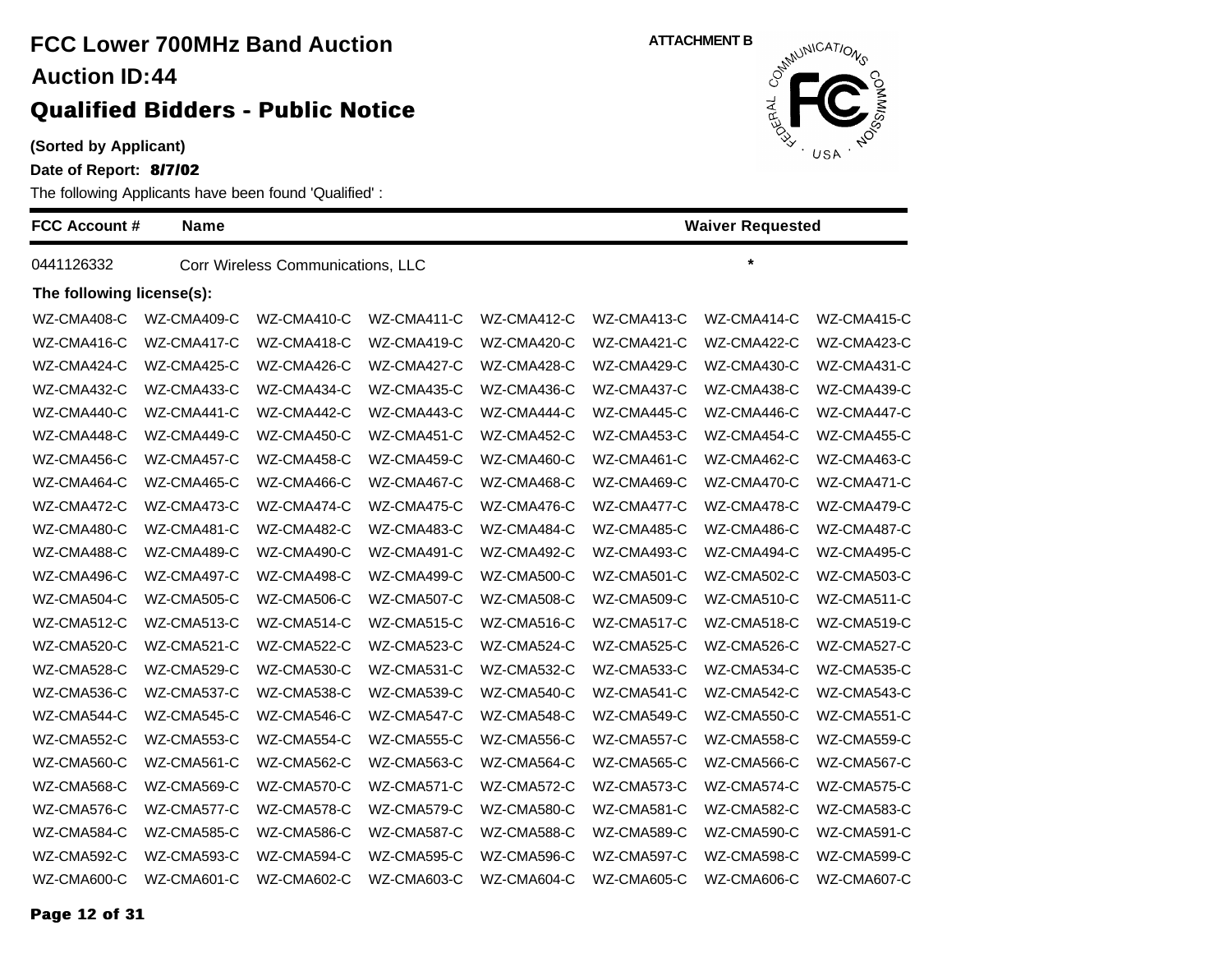**(Sorted by Applicant)**

**Date of Report: 8/7/02**

The following Applicants have been found 'Qualified' :

| <b>FCC Account #</b>      | <b>Name</b> |                                   |             |             |                    | <b>Waiver Requested</b> |             |
|---------------------------|-------------|-----------------------------------|-------------|-------------|--------------------|-------------------------|-------------|
| 0441126332                |             | Corr Wireless Communications, LLC |             |             |                    | $\star$                 |             |
| The following license(s): |             |                                   |             |             |                    |                         |             |
| WZ-CMA608-C               | WZ-CMA609-C | WZ-CMA610-C                       | WZ-CMA611-C | WZ-CMA612-C | WZ-CMA613-C        | WZ-CMA614-C             | WZ-CMA615-C |
| WZ-CMA616-C               | WZ-CMA617-C | WZ-CMA618-C                       | WZ-CMA619-C | WZ-CMA620-C | WZ-CMA621-C        | WZ-CMA622-C             | WZ-CMA623-C |
| WZ-CMA624-C               | WZ-CMA625-C | WZ-CMA626-C                       | WZ-CMA627-C | WZ-CMA628-C | WZ-CMA629-C        | WZ-CMA630-C             | WZ-CMA631-C |
| WZ-CMA632-C               | WZ-CMA633-C | WZ-CMA634-C                       | WZ-CMA635-C | WZ-CMA636-C | WZ-CMA637-C        | WZ-CMA638-C             | WZ-CMA639-C |
| WZ-CMA640-C               | WZ-CMA641-C | WZ-CMA642-C                       | WZ-CMA643-C | WZ-CMA644-C | WZ-CMA645-C        | WZ-CMA646-C             | WZ-CMA647-C |
| WZ-CMA648-C               | WZ-CMA649-C | WZ-CMA650-C                       | WZ-CMA651-C | WZ-CMA652-C | WZ-CMA653-C        | WZ-CMA654-C             | WZ-CMA655-C |
| WZ-CMA656-C               | WZ-CMA657-C | WZ-CMA658-C                       | WZ-CMA659-C | WZ-CMA660-C | WZ-CMA661-C        | WZ-CMA662-C             | WZ-CMA663-C |
| WZ-CMA664-C               | WZ-CMA665-C | WZ-CMA666-C                       | WZ-CMA667-C | WZ-CMA668-C | WZ-CMA669-C        | WZ-CMA670-C             | WZ-CMA671-C |
| WZ-CMA672-C               | WZ-CMA673-C | WZ-CMA674-C                       | WZ-CMA675-C | WZ-CMA676-C | WZ-CMA677-C        | WZ-CMA678-C             | WZ-CMA679-C |
| WZ-CMA680-C               | WZ-CMA681-C | WZ-CMA682-C                       | WZ-CMA683-C | WZ-CMA684-C | WZ-CMA685-C        | WZ-CMA686-C             | WZ-CMA687-C |
| WZ-CMA688-C               | WZ-CMA689-C | WZ-CMA690-C                       | WZ-CMA691-C | WZ-CMA692-C | WZ-CMA693-C        | WZ-CMA694-C             | WZ-CMA695-C |
| WZ-CMA696-C               | WZ-CMA697-C | WZ-CMA698-C                       | WZ-CMA699-C | WZ-CMA700-C | <b>WZ-CMA701-C</b> | WZ-CMA702-C             | WZ-CMA703-C |
| WZ-CMA704-C               | WZ-CMA705-C | WZ-CMA706-C                       | WZ-CMA707-C | WZ-CMA708-C | WZ-CMA709-C        | WZ-CMA710-C             | WZ-CMA711-C |
| WZ-CMA712-C               | WZ-CMA713-C | WZ-CMA714-C                       | WZ-CMA715-C | WZ-CMA716-C | WZ-CMA717-C        | WZ-CMA723-C             | WZ-CMA724-C |
| WZ-CMA725-C               | WZ-CMA726-C | WZ-CMA727-C                       | WZ-CMA728-C | WZ-CMA729-C | WZ-CMA730-C        | WZ-CMA731-C             | WZ-CMA732-C |
| WZ-CMA733-C               | WZ-CMA734-C |                                   |             |             |                    |                         |             |
| 0441351488                |             | Council Tree Wireless, L.L.C.     |             |             |                    |                         |             |
| The following license(s): |             |                                   |             |             |                    |                         |             |
| ALL CMA                   |             |                                   |             |             |                    |                         |             |

ALL EAG

0441228311 Craw-Kan Telephone Cooperative, Inc.

**The following license(s):**

WZ-CMA239-C WZ-CMA437-C WZ-CMA442-C WZ-CMA512-C WZ-CMA517-C WZ-CMA599-C



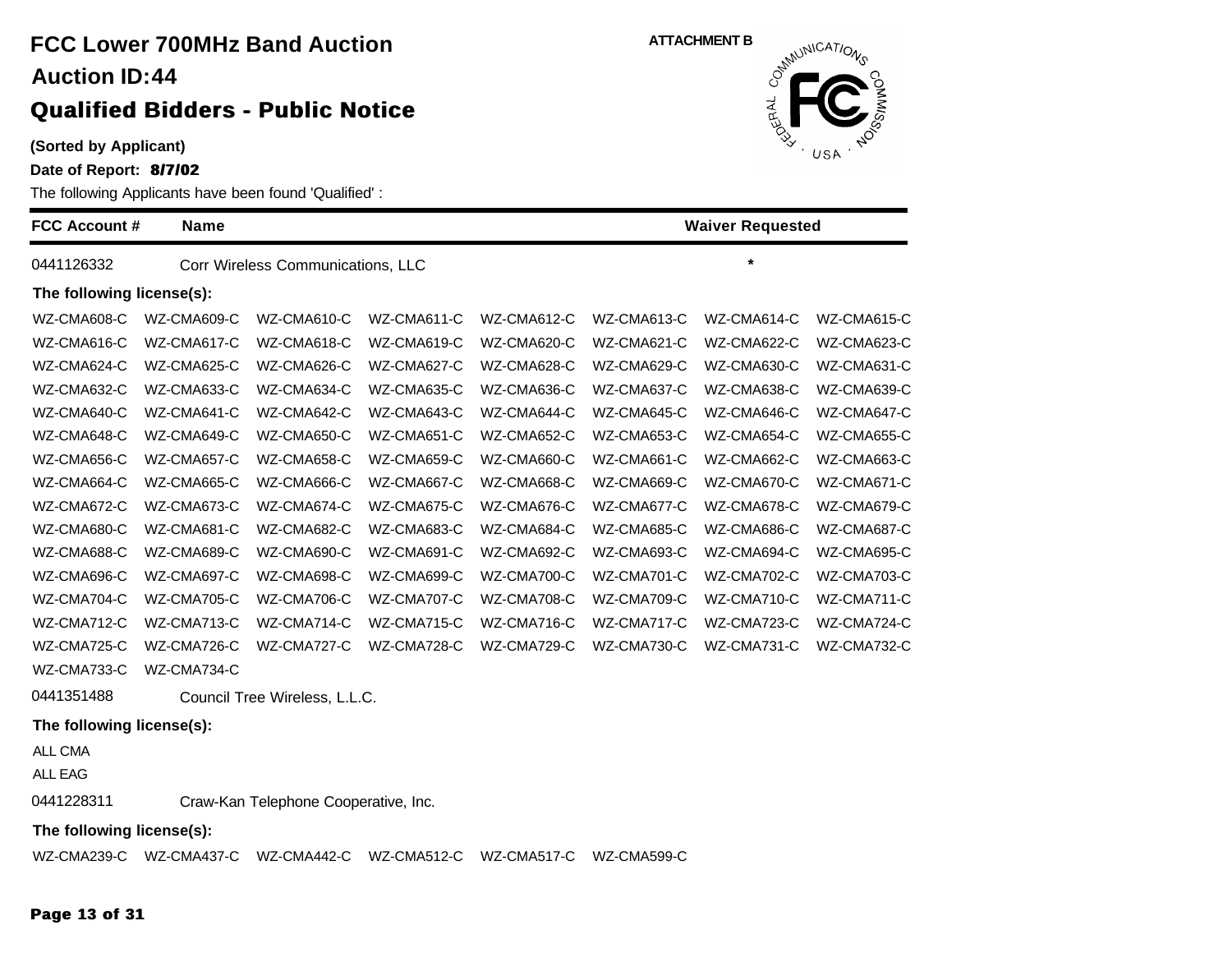### **(Sorted by Applicant) Date of Report: 8/7/02** The following Applicants have been found 'Qualified' : **FCC Account # Name FCC Lower 700MHz Band Auction Qualified Bidders - Public Notice 44 Auction ID: ATTACHMENT B Waiver Requested** 0441411219 CT Communications, Inc. **The following license(s):** ALL CMA ALL EAG 0441124583 CTC Telcom, Inc. **The following license(s):** WZ-CMA232-C WZ-CMA290-C WZ-CMA708-C WZ-CMA710-C 0441426398 DataCom Wireless, L.L.C. **The following license(s):** ALL CMA ALL EAG 0442322128 David M. Gates **The following license(s):** ALL CMA ALL EAG 0441505536 Dickey Rural Services, Inc. **The following license(s):** WZ-CMA221-C WZ-CMA276-C WZ-CMA298-C WZ-CMA580-C WZ-CMA581-C WZ-CMA582-C WZ-CMA583-C WZ-CMA584-C 0441236032 DYCOM HOLDING, INC. **The following license(s):** WZ-CMA374-C 0441902107 East Kentucky Network, LLC **The following license(s):** ALL CMA

#### **Page 14 of 31**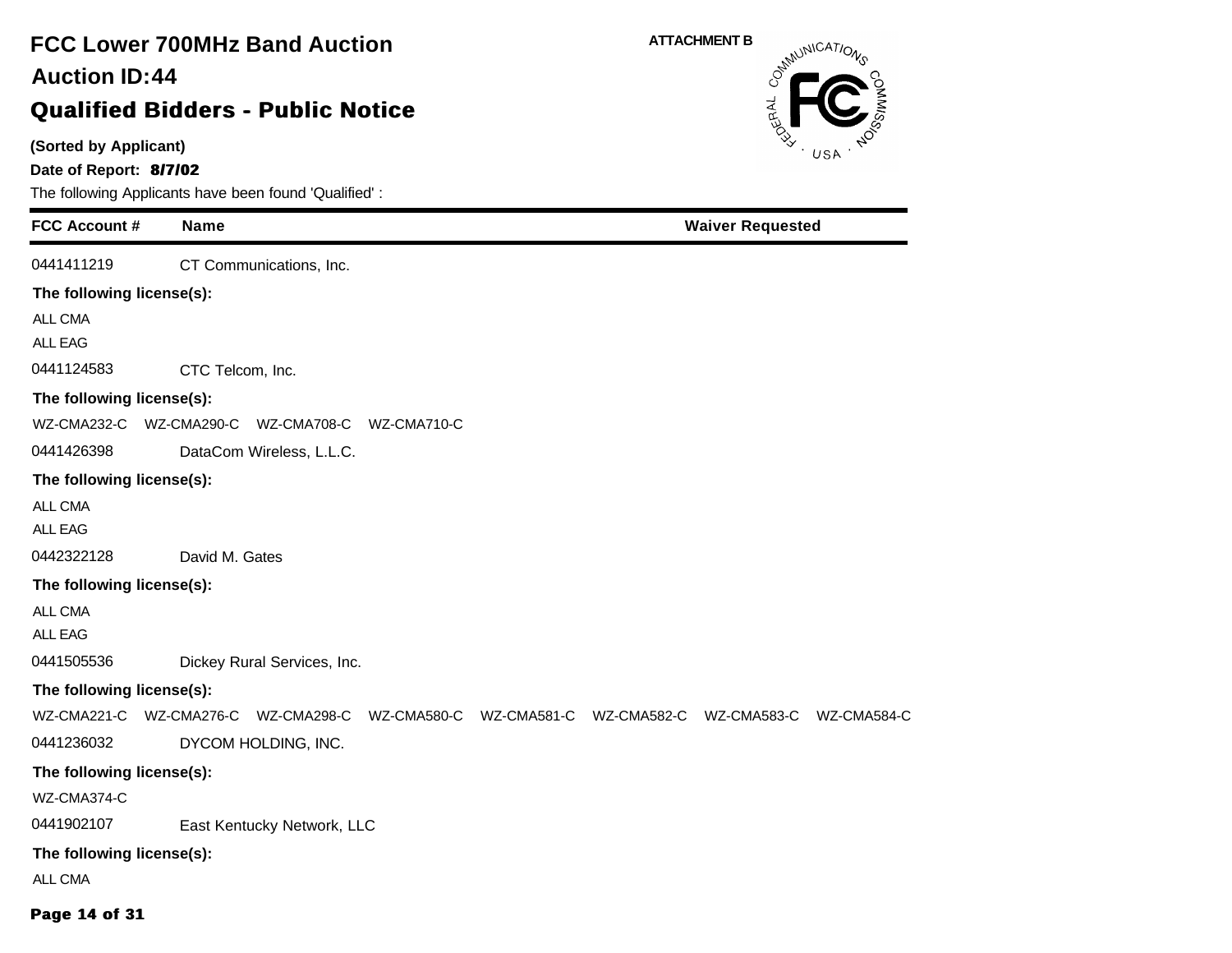# **(Sorted by Applicant) FCC Lower 700MHz Band Auction Qualified Bidders - Public Notice 44 Auction ID:**

**Date of Report: 8/7/02**

The following Applicants have been found 'Qualified' :

**FCC Account # Name Waiver Requested** 0441719377 Eastern Colorado Wireless Partnership **The following license(s):** WZ-CMA019-C WZ-CMA117-C WZ-CMA210-C WZ-CMA241-C WZ-CMA243-C WZ-CMA348-C WZ-CMA349-C WZ-CMA350-C WZ-CMA351-C WZ-CMA352-C WZ-CMA353-C WZ-CMA354-C WZ-CMA355-C WZ-CMA356-C 0441434057 Eastern Oregon Telecom, LLC **The following license(s):** WZ-CMA214-C WZ-CMA607-C WZ-CMA608-C WZ-CMA611-C WZ-CMA699-C WZ-CMA700-C 0441826044 Emery Telcom-Wireless, Inc. **The following license(s):** WZ-CMA019-C WZ-CMA026-C WZ-CMA039-C WZ-CMA077-C WZ-CMA093-C WZ-CMA117-C WZ-CMA159-C WZ-CMA171-C WZ-CMA190-C WZ-CMA210-C WZ-CMA243-C WZ-CMA299-C WZ-CMA318-C WZ-CMA319-C WZ-CMA320-C WZ-CMA321-C WZ-CMA322-C WZ-CMA323-C WZ-CMA348-C WZ-CMA349-C WZ-CMA350-C WZ-CMA351-C WZ-CMA352-C WZ-CMA353-C WZ-CMA354-C WZ-CMA388-C WZ-CMA389-C WZ-CMA390-C WZ-CMA391-C WZ-CMA392-C WZ-CMA393-C WZ-CMA543-C WZ-CMA544-C WZ-CMA545-C WZ-CMA546-C WZ-CMA547-C WZ-CMA673-C WZ-CMA674-C WZ-CMA675-C WZ-CMA676-C WZ-CMA677-C WZ-CMA678-C WZ-CMA718-C WZ-CMA719-C WZ-CMA720-C WZ-CMA721-C WZ-CMA722-C 0441556041 ETEX Communications, LP **The following license(s):** ALL CMA 0441017119 FARMERS CELLULAR TELEPHONE, INC. **The following license(s):** WZ-CMA120-C WZ-CMA249-C WZ-CMA272-C WZ-CMA308-C 0441836534 Farmers Telephone Company, Inc. **The following license(s):** WZ-CMA320-C WZ-CMA350-C WZ-CMA353-C WZ-CMA553-C WZ-CMA678-C

### **Page 15 of 31**

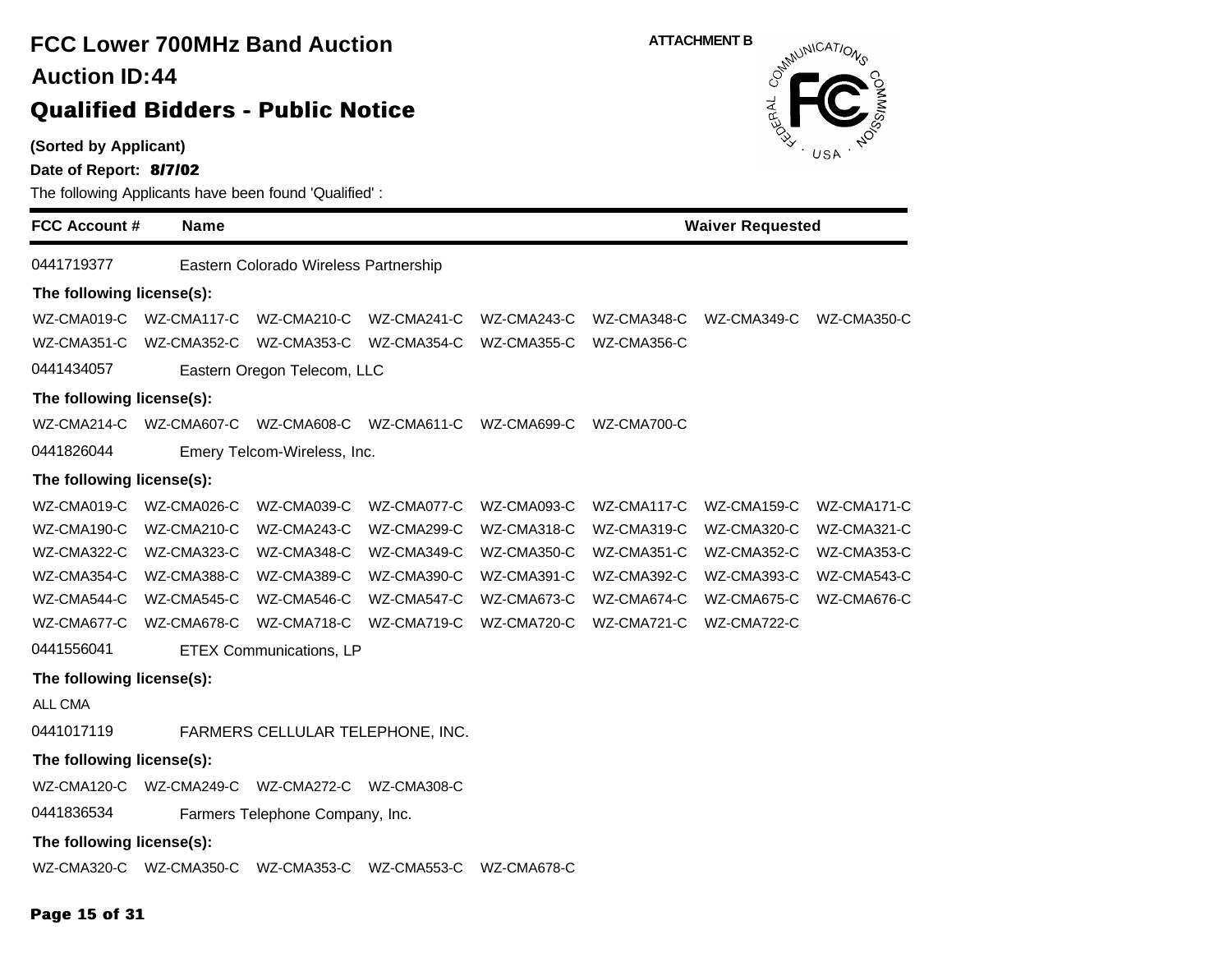### **(Sorted by Applicant) Date of Report: 8/7/02** The following Applicants have been found 'Qualified' : **FCC Account # Name FCC Lower 700MHz Band Auction Qualified Bidders - Public Notice 44 Auction ID: ATTACHMENT B**<br>  $\delta^{mN}$ **Waiver Requested** 0441456452 First Cellular of Southern Illinois **The following license(s):** ALL CMA 0441725312 FTC Management Group, Inc. **The following license(s):** ALL CMA 0441749002 Glenwood Telephone Membership, Corporation **The following license(s):** WZ-CMA533-C WZ-CMA534-C WZ-CMA535-C WZ-CMA536-C WZ-CMA537-C WZ-CMA538-C WZ-CMA539-C WZ-CMA540-C WZ-CMA541-C WZ-CMA542-C 0441117215 Grand River Communications, Inc. **The following license(s):** WZ-CMA275-C WZ-CMA412-C WZ-CMA413-C WZ-CMA414-C WZ-CMA418-C WZ-CMA504-C WZ-CMA505-C WZ-CMA507-C 0441649158 Grant Communications Inc. **The following license(s):** ALL CMA 0441408028 Great Plains Communications, Inc **The following license(s):** WZ-CMA533-C WZ-CMA534-C WZ-CMA535-C WZ-CMA536-C WZ-CMA537-C WZ-CMA538-C WZ-CMA539-C WZ-CMA540-C WZ-CMA541-C WZ-CMA542-C 0441419027 GTC Wireless, Inc. **The following license(s):** WZ-CMA151-C WZ-CMA564-C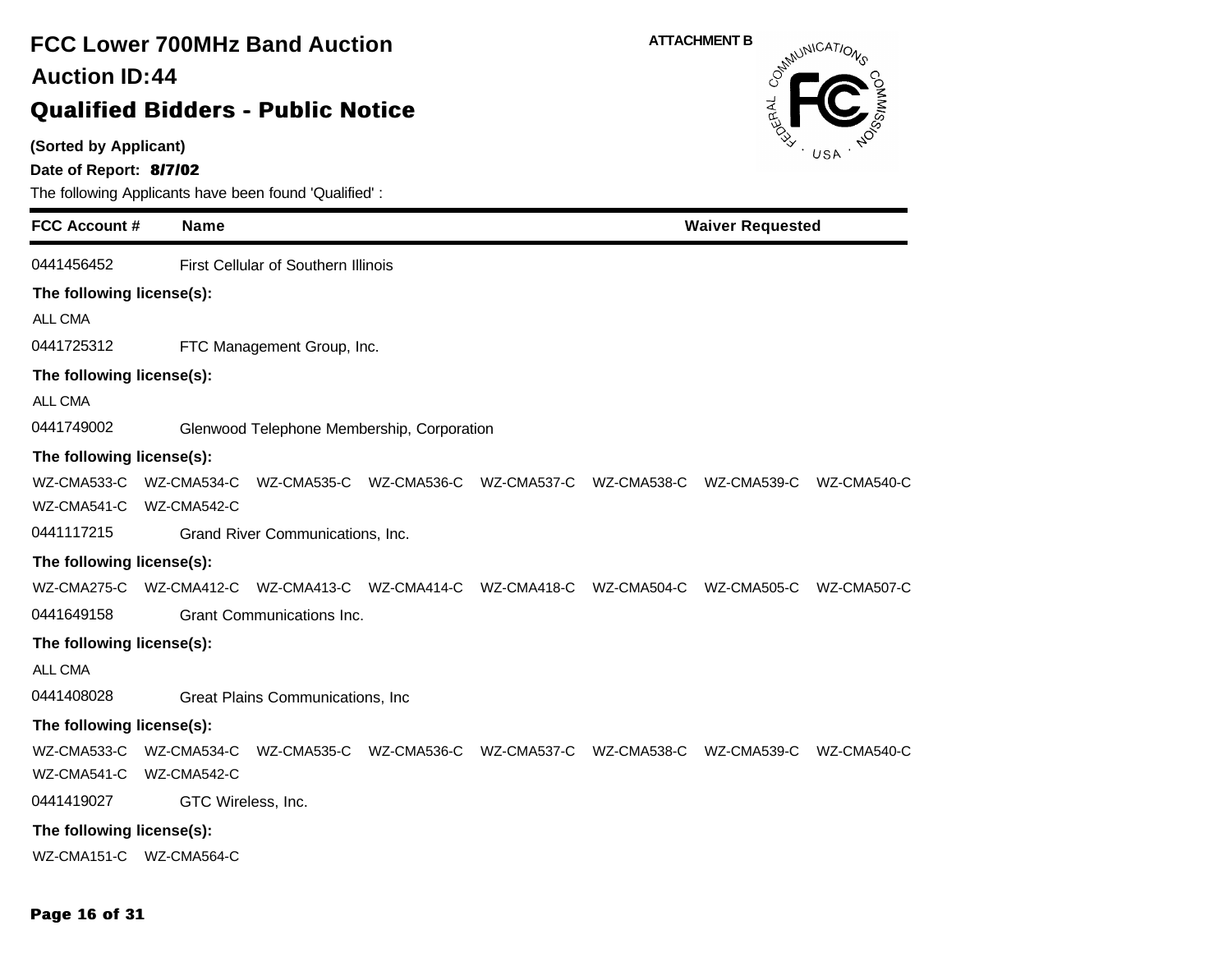### **(Sorted by Applicant) Date of Report: 8/7/02** The following Applicants have been found 'Qualified' : **FCC Account # Name FCC Lower 700MHz Band Auction Qualified Bidders - Public Notice 44 Auction ID: ATTACHMENT B**<br>  $\delta^{mN}$ **Waiver Requested** 0442001419 Guadalupe Valley Communications Systems, L.P. **The following license(s):** ALL CMA 0441418153 Guam Cellular and Paging **The following license(s):** ALL CMA ALL EAG 0441230352 H&B Communications, Inc. **The following license(s):** WZ-CMA428-C WZ-CMA429-C WZ-CMA430-C WZ-CMA431-C WZ-CMA432-C WZ-CMA433-C WZ-CMA434-C WZ-CMA435-C WZ-CMA436-C WZ-CMA437-C WZ-CMA438-C WZ-CMA439-C WZ-CMA440-C WZ-CMA441-C WZ-CMA442-C 0441404379 Harbor Wireless, LLC **The following license(s):** ALL CMA ALL EAG 0441142207 Holland Wireless, L.L.C. **The following license(s):** ALL CMA 0441136517 KanOkla Telephone Association, Inc. **The following license(s):** WZ-CMA024-C WZ-CMA045-C WZ-CMA057-C WZ-CMA165-C WZ-CMA179-C WZ-CMA260-C WZ-CMA301-C WZ-CMA302-C WZ-CMA428-C WZ-CMA429-C WZ-CMA430-C WZ-CMA431-C WZ-CMA432-C WZ-CMA433-C WZ-CMA434-C WZ-CMA435-C WZ-CMA437-C WZ-CMA441-C WZ-CMA442-C WZ-CMA597-C WZ-CMA598-C WZ-CMA599-C WZ-CMA600-C WZ-CMA601-C WZ-CMA602-C WZ-CMA603-C WZ-CMA604-C WZ-CMA605-C

#### **Page 17 of 31**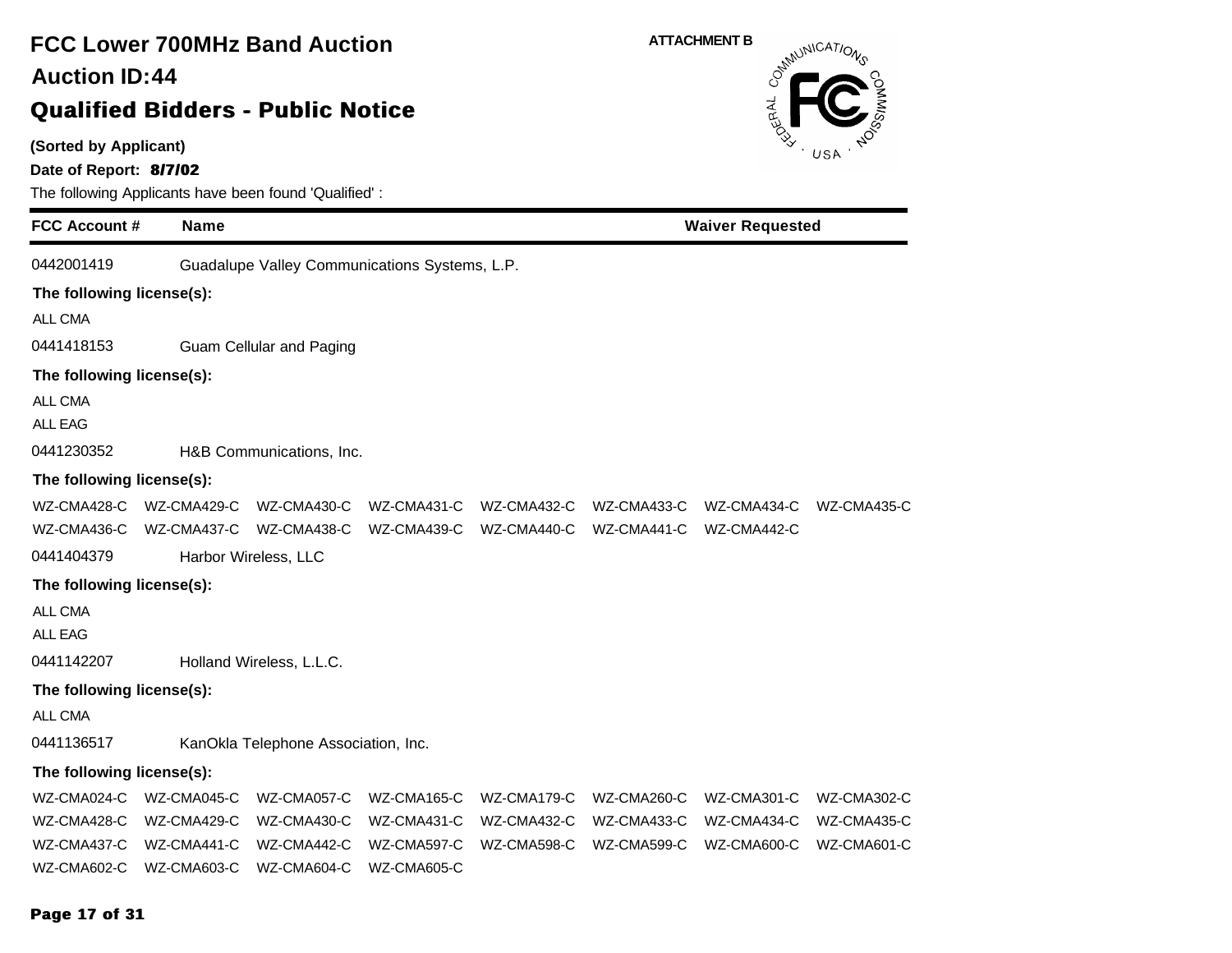**(Sorted by Applicant)**

**Date of Report: 8/7/02**

The following Applicants have been found 'Qualified' :

**FCC Account # Name Waiver Requested** 0441841047 Kaplan Telephone Company, Inc. **The following license(s):** WZ-CMA029-C WZ-CMA080-C WZ-CMA100-C WZ-CMA174-C WZ-CMA184-C WZ-CMA197-C WZ-CMA205-C WZ-CMA219-C WZ-CMA454-C WZ-CMA455-C WZ-CMA456-C WZ-CMA457-C WZ-CMA458-C WZ-CMA459-C WZ-CMA460-C WZ-CMA461-C WZ-CMA462-C 0441539063 Kennebec Telephone Company, Inc. **The following license(s):** WZ-CMA267-C WZ-CMA289-C WZ-CMA489-C WZ-CMA490-C WZ-CMA634-C WZ-CMA635-C WZ-CMA636-C WZ-CMA637-C WZ-CMA638-C WZ-CMA639-C WZ-CMA640-C WZ-CMA641-C WZ-CMA642-C 0441111295 Kingdom Telephone Company **The following license(s):** WZ-CMA278-C WZ-CMA509-C WZ-CMA511-C 0441654478 Lackawaxen Long Distance Company, Inc. **The following license(s):** ALL CMA 0441117494 Lexcom Telephone Company **The following license(s):** WZ-CMA008-C WZ-CMA017-C WZ-CMA043-C WZ-CMA047-C WZ-CMA059-C WZ-CMA061-C WZ-CMA067-C WZ-CMA088-C WZ-CMA095-C WZ-CMA108-C WZ-CMA149-C WZ-CMA157-C WZ-CMA183-C WZ-CMA218-C WZ-CMA258-C WZ-CMA264-C WZ-CMA280-C WZ-CMA565-C WZ-CMA566-C WZ-CMA567-C WZ-CMA568-C WZ-CMA569-C WZ-CMA570-C WZ-CMA571-C WZ-CMA572-C WZ-CMA573-C WZ-CMA574-C WZ-CMA575-C WZ-CMA576-C WZ-CMA577-C WZ-CMA578-C WZ-CMA579-C 0441405097 Ligonier Telephone Co.,Inc. **The following license(s):** WZ-CMA078-C WZ-CMA096-C WZ-CMA129-C WZ-CMA132-C WZ-CMA177-C WZ-CMA193-C WZ-CMA207-C WZ-CMA217-C

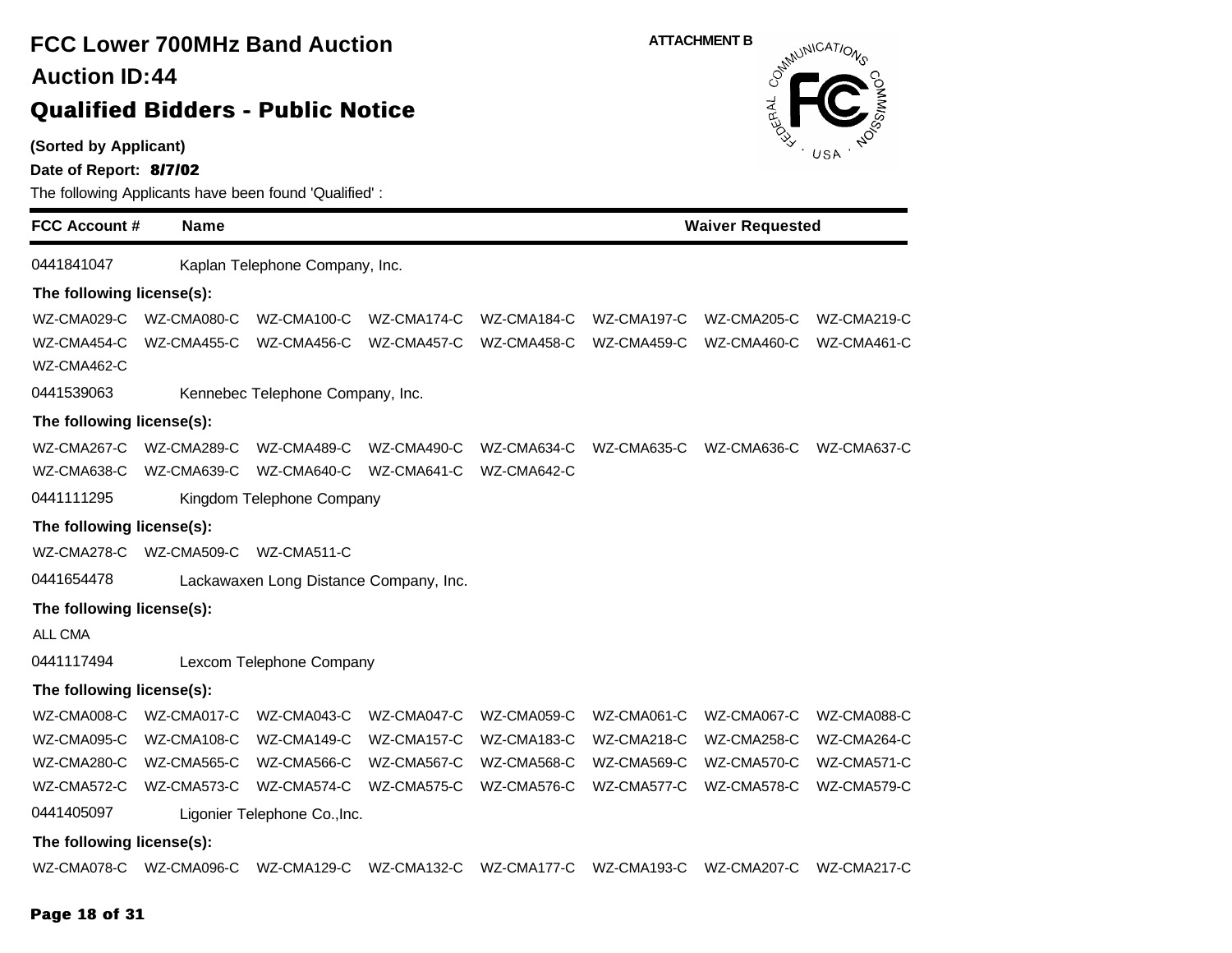# **FCC Lower 700MHz Band Auction 44 Auction ID:**

### **Qualified Bidders - Public Notice**

**(Sorted by Applicant)**

**Date of Report: 8/7/02**

The following Applicants have been found 'Qualified' :

| <b>FCC Account #</b>      | <b>Name</b> |                                   |             | <b>Waiver Requested</b> |             |             |             |
|---------------------------|-------------|-----------------------------------|-------------|-------------------------|-------------|-------------|-------------|
| 0441405097                |             | Ligonier Telephone Co., Inc.      |             |                         |             |             |             |
| The following license(s): |             |                                   |             |                         |             |             |             |
| WZ-CMA223-C               | WZ-CMA236-C | WZ-CMA247-C                       | WZ-CMA271-C | WZ-CMA403-C             | WZ-CMA404-C | WZ-CMA405-C | WZ-CMA406-C |
| WZ-CMA479-C               | WZ-CMA480-C |                                   |             |                         |             |             |             |
| 0441607296                |             | <b>LIN Television Corporation</b> |             |                         |             |             |             |
| The following license(s): |             |                                   |             |                         |             |             |             |
| WZ-CMA001-C               | WZ-CMA005-C | WZ-CMA006-C                       | WZ-CMA023-C | WZ-CMA025-C             | WZ-CMA028-C | WZ-CMA032-C | WZ-CMA033-C |
| WZ-CMA038-C               | WZ-CMA040-C | WZ-CMA042-C                       | WZ-CMA043-C | WZ-CMA044-C             | WZ-CMA048-C | WZ-CMA049-C | WZ-CMA055-C |
| WZ-CMA059-C               | WZ-CMA063-C | WZ-CMA064-C                       | WZ-CMA068-C | WZ-CMA075-C             | WZ-CMA076-C | WZ-CMA078-C | WZ-CMA091-C |
| WZ-CMA094-C               | WZ-CMA096-C | WZ-CMA103-C                       | WZ-CMA104-C | WZ-CMA130-C             | WZ-CMA132-C | WZ-CMA144-C | WZ-CMA145-C |
| WZ-CMA147-C               | WZ-CMA151-C | WZ-CMA154-C                       | WZ-CMA158-C | WZ-CMA160-C             | WZ-CMA169-C | WZ-CMA176-C | WZ-CMA177-C |
| WZ-CMA180-C               | WZ-CMA181-C | WZ-CMA185-C                       | WZ-CMA193-C | WZ-CMA196-C             | WZ-CMA202-C | WZ-CMA204-C | WZ-CMA207-C |
| WZ-CMA213-C               | WZ-CMA217-C | WZ-CMA220-C                       | WZ-CMA221-C | WZ-CMA223-C             | WZ-CMA230-C | WZ-CMA235-C | WZ-CMA236-C |
| WZ-CMA247-C               | WZ-CMA250-C | WZ-CMA271-C                       | WZ-CMA276-C | WZ-CMA282-C             | WZ-CMA294-C | WZ-CMA298-C | WZ-CMA357-C |
| WZ-CMA358-C               | WZ-CMA395-C | WZ-CMA397-C                       | WZ-CMA398-C | WZ-CMA399-C             | WZ-CMA400-C | WZ-CMA403-C | WZ-CMA404-C |
| WZ-CMA405-C               | WZ-CMA406-C | WZ-CMA407-C                       | WZ-CMA408-C | WZ-CMA409-C             | WZ-CMA410-C | WZ-CMA411-C | WZ-CMA449-C |
| WZ-CMA450-C               | WZ-CMA470-C | WZ-CMA471-C                       | WZ-CMA477-C | WZ-CMA478-C             | WZ-CMA479-C | WZ-CMA480-C | WZ-CMA481-C |
| WZ-CMA482-C               | WZ-CMA483-C | WZ-CMA486-C                       | WZ-CMA526-C | WZ-CMA532-C             | WZ-CMA561-C | WZ-CMA562-C | WZ-CMA563-C |
| WZ-CMA564-C               | WZ-CMA572-C | WZ-CMA573-C                       | WZ-CMA578-C | WZ-CMA580-C             | WZ-CMA581-C | WZ-CMA582-C | WZ-CMA583-C |
| WZ-CMA584-C               | WZ-CMA585-C | WZ-CMA586-C                       | WZ-CMA588-C | WZ-CMA589-C             | WZ-CMA593-C | WZ-CMA612-C | WZ-CMA613-C |
| WZ-CMA614-C               | WZ-CMA624-C | WZ-CMA635-C                       | WZ-CMA636-C | WZ-CMA655-C             | WZ-CMA656-C | WZ-CMA659-C | WZ-CMA660-C |
| WZ-CMA661-C               | WZ-CMA665-C | WZ-CMA666-C                       | WZ-CMA667-C | WZ-CMA689-C             | WZ-CMA692-C | WZ-CMA723-C | WZ-CMA724-C |
| WZ-CMA725-C               | WZ-CMA726-C | WZ-CMA727-C                       | WZ-CMA728-C | WZ-CMA729-C             | WZ-CMA730-C | WZ-CMA731-C |             |

0441732148 Lynch 3G Communications Corporation

**The following license(s):**

ALL CMA

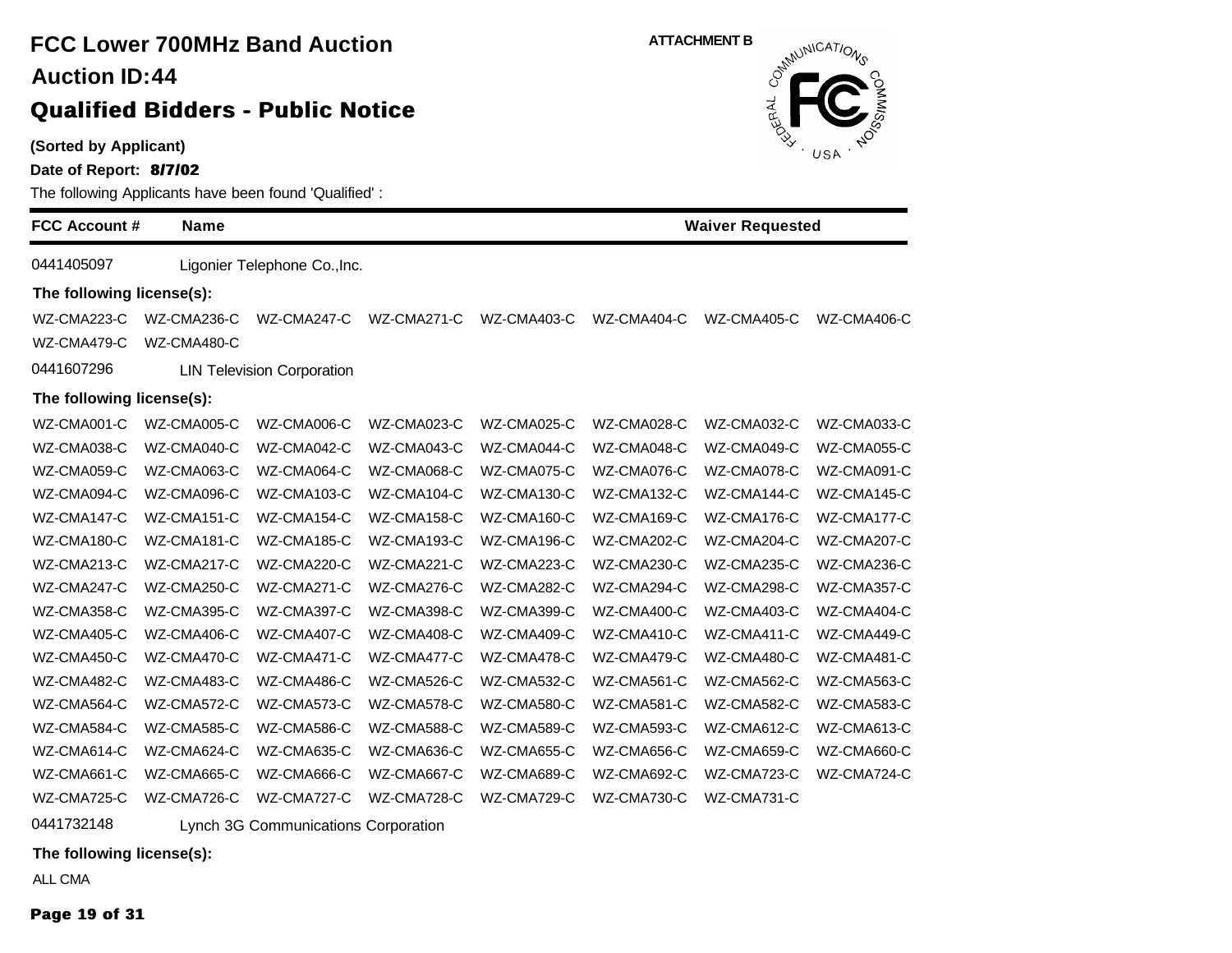### **(Sorted by Applicant) Date of Report: 8/7/02** The following Applicants have been found 'Qualified' : **FCC Account # Name FCC Lower 700MHz Band Auction Qualified Bidders - Public Notice 44 Auction ID: ATTACHMENT B**<br>  $\delta^{mN}$ **Waiver Requested** 0441120133 Mark Twain Communications Company **The following license(s):** WZ-CMA506-C 0442325564 McBride Spectrum Partners I, LLC **The following license(s):** ALL CMA 0441115078 McDonald County Telephone Company **The following license(s):** WZ-CMA517-C 0441753588 McElroy Electronics Corporation **The following license(s):** ALL CMA 0441428552 MilkyWay Broadband, LLC **The following license(s):** ALL CMA ALL EAG 0441615493 Missouri RSA No. 7 L.P. dba Mid-Missouri Cellular **The following license(s):** ALL CMA 0441607305 Mobius Communications Company **The following license(s):** WZ-CMA065-C WZ-CMA172-C WZ-CMA267-C WZ-CMA289-C WZ-CMA299-C WZ-CMA533-C WZ-CMA534-C WZ-CMA535-C WZ-CMA536-C WZ-CMA537-C WZ-CMA538-C WZ-CMA539-C WZ-CMA540-C WZ-CMA541-C WZ-CMA542-C WZ-CMA634-C WZ-CMA635-C WZ-CMA636-C WZ-CMA637-C WZ-CMA638-C WZ-CMA639-C WZ-CMA640-C WZ-CMA641-C WZ-CMA642-C

#### **Page 20 of 31**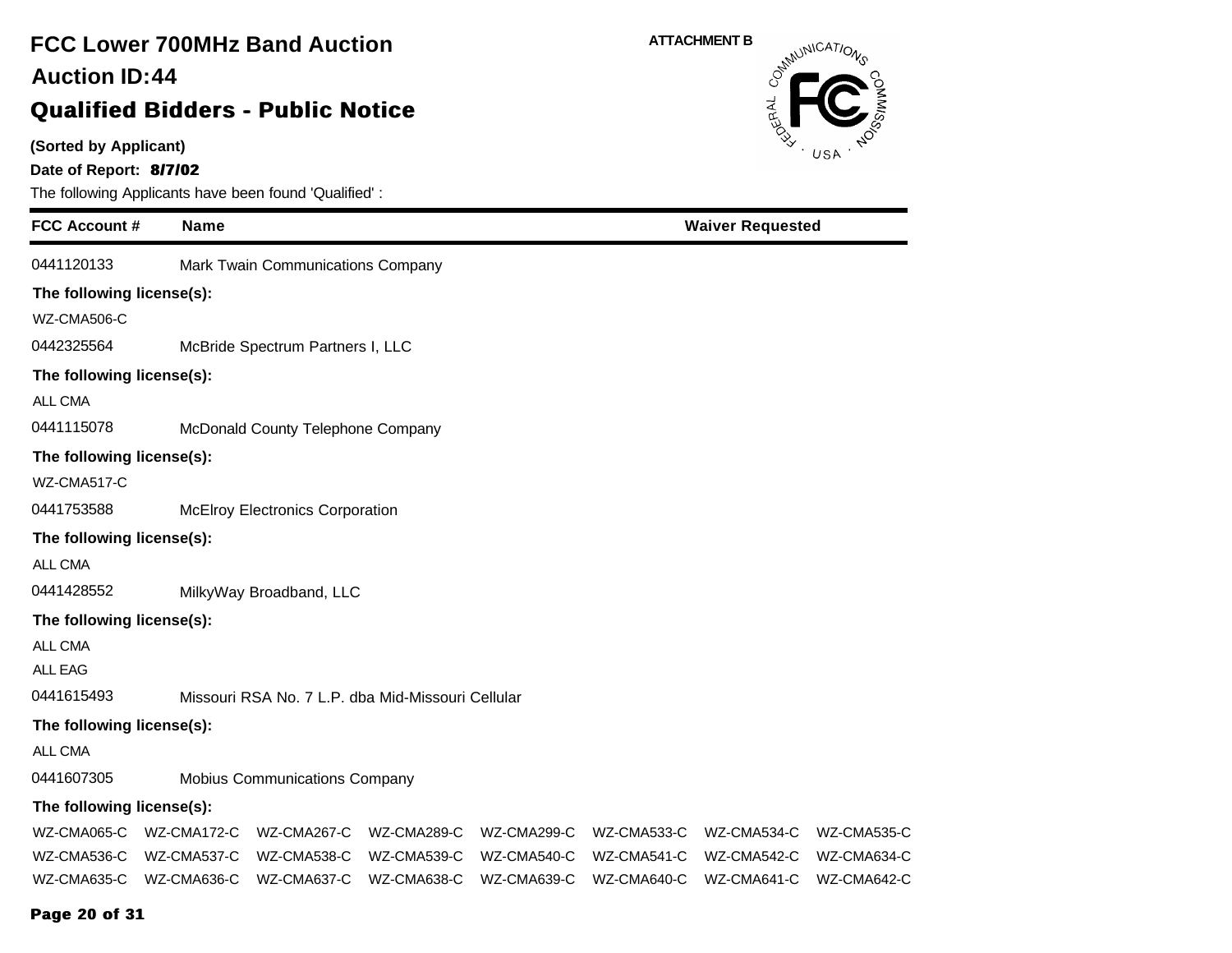# **(Sorted by Applicant) Date of Report: 8/7/02** The following Applicants have been found 'Qualified' : **FCC Account # Name FCC Lower 700MHz Band Auction Qualified Bidders - Public Notice 44 Auction ID:** 0441607305 Mobius Communications Company **The following license(s):** WZ-CMA718-C WZ-CMA719-C WZ-CMA720-C WZ-CMA721-C WZ-CMA722-C 0441931129 Montana Spectrum Alliance **The following license(s):**

WZ-CMA268-C WZ-CMA297-C WZ-CMA523-C WZ-CMA524-C WZ-CMA525-C WZ-CMA526-C WZ-CMA527-C WZ-CMA528-C WZ-CMA529-C WZ-CMA530-C WZ-CMA531-C WZ-CMA532-C

0441736344 MTC North, Inc.

#### **The following license(s):**

WZ-CMA563-C

0441954368 NEMONT COMMUNICATIONS, INC.

#### **The following license(s):**

WZ-CMA523-C WZ-CMA525-C WZ-CMA526-C WZ-CMA531-C WZ-CMA580-C WZ-CMA718-C WZ-CMA719-C WZ-CMA720-C

0442208463 New Ulm Telecom, Inc.

### **The following license(s):**

WZ-CMA488-C WZ-CMA489-C WZ-CMA490-C

0440928162 Nortex Communications Company

### **The following license(s):**

WZ-CMA657-C

0441431197 North Dakota Network Co.

### **The following license(s):**

WZ-CMA221-C WZ-CMA276-C WZ-CMA298-C WZ-CMA580-C WZ-CMA581-C WZ-CMA582-C WZ-CMA583-C WZ-CMA584-C





**Waiver Requested**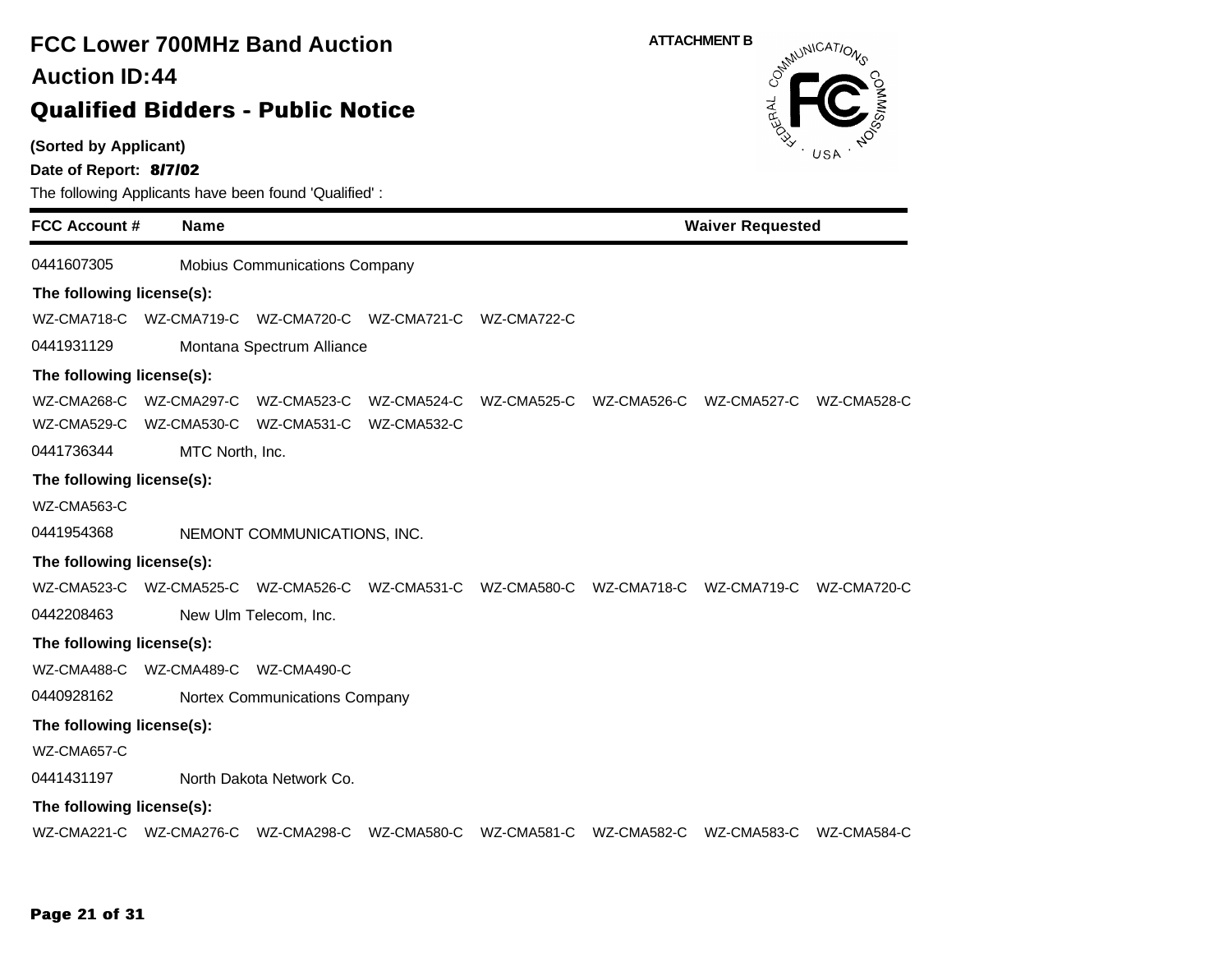# **FCC Lower 700MHz Band Auction 44 Auction ID:**

## **Qualified Bidders - Public Notice**

**(Sorted by Applicant)**

**Date of Report: 8/7/02**

The following Applicants have been found 'Qualified' :

| <b>FCC Account #</b>      | <b>Name</b>                               | <b>Waiver Requested</b> |
|---------------------------|-------------------------------------------|-------------------------|
| 0441759365                | Northeast Nebraska Telephone Company      | $\star$                 |
| The following license(s): |                                           |                         |
| WZ-CMA534-C               | WZ-CMA535-C WZ-CMA537-C                   |                         |
| 0441122116                | Northern New Mexico Telecom, Inc.         |                         |
| The following license(s): |                                           |                         |
| WZ-CMA554-C               |                                           |                         |
| 0441828218                | Northern Rural Cable TV Cooperative, Inc. |                         |
| The following license(s): |                                           |                         |
| WZ-CMA636-C               | WZ-CMA637-C WZ-CMA641-C                   |                         |
| 0441820145                | Northwest Communications Cooperative      |                         |
| The following license(s): |                                           |                         |
| WZ-CMA580-C               |                                           |                         |
| 0441754445                | Omega Communications, LLC                 |                         |
| The following license(s): |                                           |                         |
| <b>ALL EAG</b>            |                                           |                         |
| 0441718401                | Panhandle Telecommunication Systems, Inc. |                         |
| The following license(s): |                                           |                         |
| WZ-CMA596-C               |                                           |                         |
| 0441738098                | Peoples Telephone Cooperative, Inc.       |                         |
| The following license(s): |                                           |                         |
| WZ-CMA658-C               | WZ-CMA661-C<br>WZ-CMA662-C                |                         |



e e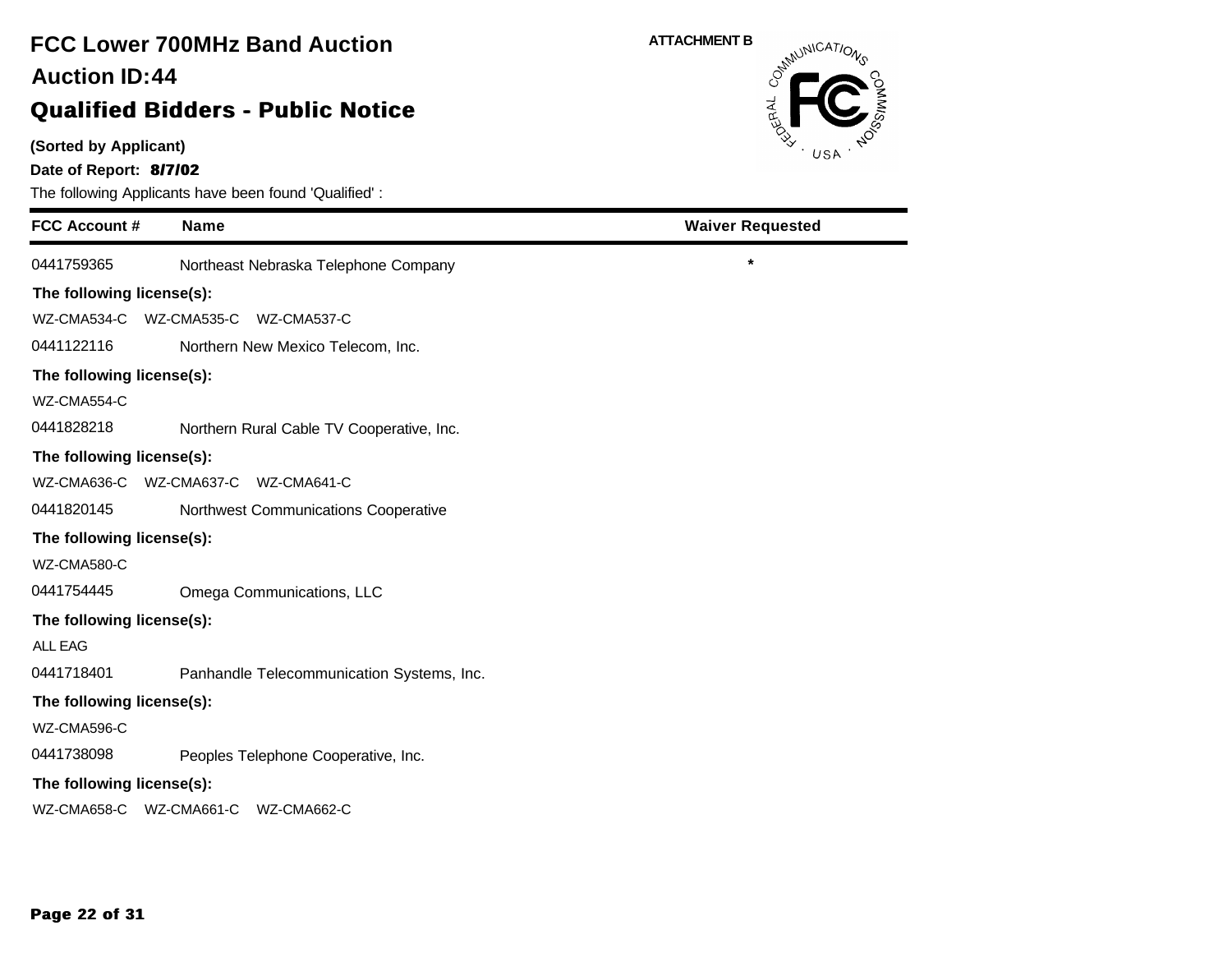**(Sorted by Applicant)**

**Date of Report: 8/7/02**

The following Applicants have been found 'Qualified' :

| <b>FCC Account #</b>      | <b>Name</b> |             |             |             |             | <b>Waiver Requested</b> |             |
|---------------------------|-------------|-------------|-------------|-------------|-------------|-------------------------|-------------|
| 0441535097                | PGTV, Inc.  |             |             |             |             |                         |             |
| The following license(s): |             |             |             |             |             |                         |             |
| ALL EAG                   |             |             |             |             |             |                         |             |
| WZ-CMA001-C               | WZ-CMA002-C | WZ-CMA003-C | WZ-CMA004-C | WZ-CMA005-C | WZ-CMA006-C | WZ-CMA007-C             | WZ-CMA008-C |
| WZ-CMA009-C               | WZ-CMA010-C | WZ-CMA011-C | WZ-CMA012-C | WZ-CMA013-C | WZ-CMA014-C | WZ-CMA015-C             | WZ-CMA016-C |
| WZ-CMA017-C               | WZ-CMA018-C | WZ-CMA019-C | WZ-CMA020-C | WZ-CMA021-C | WZ-CMA022-C | WZ-CMA023-C             | WZ-CMA024-C |
| WZ-CMA025-C               | WZ-CMA026-C | WZ-CMA027-C | WZ-CMA028-C | WZ-CMA029-C | WZ-CMA030-C | WZ-CMA031-C             | WZ-CMA032-C |
| WZ-CMA033-C               | WZ-CMA034-C | WZ-CMA035-C | WZ-CMA036-C | WZ-CMA037-C | WZ-CMA038-C | WZ-CMA039-C             | WZ-CMA040-C |
| WZ-CMA041-C               | WZ-CMA042-C | WZ-CMA043-C | WZ-CMA044-C | WZ-CMA045-C | WZ-CMA046-C | WZ-CMA047-C             | WZ-CMA048-C |
| WZ-CMA049-C               | WZ-CMA050-C | WZ-CMA051-C | WZ-CMA052-C | WZ-CMA053-C | WZ-CMA054-C | WZ-CMA055-C             | WZ-CMA056-C |
| WZ-CMA057-C               | WZ-CMA058-C | WZ-CMA059-C | WZ-CMA060-C | WZ-CMA061-C | WZ-CMA062-C | WZ-CMA063-C             | WZ-CMA064-C |
| WZ-CMA065-C               | WZ-CMA066-C | WZ-CMA067-C | WZ-CMA068-C | WZ-CMA069-C | WZ-CMA070-C | WZ-CMA071-C             | WZ-CMA072-C |
| WZ-CMA073-C               | WZ-CMA074-C | WZ-CMA075-C | WZ-CMA076-C | WZ-CMA077-C | WZ-CMA078-C | WZ-CMA079-C             | WZ-CMA080-C |
| WZ-CMA081-C               | WZ-CMA082-C | WZ-CMA083-C | WZ-CMA084-C | WZ-CMA085-C | WZ-CMA086-C | WZ-CMA087-C             | WZ-CMA088-C |
| WZ-CMA089-C               | WZ-CMA090-C | WZ-CMA091-C | WZ-CMA092-C | WZ-CMA093-C | WZ-CMA094-C | WZ-CMA095-C             | WZ-CMA096-C |
| WZ-CMA097-C               | WZ-CMA098-C | WZ-CMA099-C | WZ-CMA100-C | WZ-CMA101-C | WZ-CMA102-C | WZ-CMA103-C             | WZ-CMA104-C |
| WZ-CMA105-C               | WZ-CMA106-C | WZ-CMA107-C | WZ-CMA108-C | WZ-CMA109-C | WZ-CMA110-C | WZ-CMA111-C             | WZ-CMA112-C |
| WZ-CMA113-C               | WZ-CMA114-C | WZ-CMA115-C | WZ-CMA116-C | WZ-CMA117-C | WZ-CMA118-C | WZ-CMA119-C             | WZ-CMA120-C |
| WZ-CMA121-C               | WZ-CMA122-C | WZ-CMA123-C | WZ-CMA124-C | WZ-CMA125-C | WZ-CMA126-C | WZ-CMA127-C             | WZ-CMA128-C |
| WZ-CMA129-C               | WZ-CMA130-C | WZ-CMA131-C | WZ-CMA132-C | WZ-CMA133-C | WZ-CMA134-C | WZ-CMA135-C             | WZ-CMA136-C |
| WZ-CMA137-C               | WZ-CMA138-C | WZ-CMA139-C | WZ-CMA140-C | WZ-CMA141-C | WZ-CMA142-C | WZ-CMA143-C             | WZ-CMA144-C |
| WZ-CMA145-C               | WZ-CMA146-C | WZ-CMA147-C | WZ-CMA148-C | WZ-CMA149-C | WZ-CMA150-C | WZ-CMA151-C             | WZ-CMA152-C |
| WZ-CMA153-C               | WZ-CMA154-C | WZ-CMA155-C | WZ-CMA156-C | WZ-CMA157-C | WZ-CMA158-C | WZ-CMA159-C             | WZ-CMA160-C |
| WZ-CMA161-C               | WZ-CMA162-C | WZ-CMA163-C | WZ-CMA164-C | WZ-CMA165-C | WZ-CMA166-C | WZ-CMA167-C             | WZ-CMA168-C |
| WZ-CMA169-C               | WZ-CMA170-C | WZ-CMA171-C | WZ-CMA172-C | WZ-CMA173-C | WZ-CMA174-C | WZ-CMA175-C             | WZ-CMA176-C |
| WZ-CMA177-C               | WZ-CMA178-C | WZ-CMA179-C | WZ-CMA180-C | WZ-CMA181-C | WZ-CMA182-C | WZ-CMA183-C             | WZ-CMA184-C |
| WZ-CMA185-C               | WZ-CMA186-C | WZ-CMA187-C | WZ-CMA188-C | WZ-CMA189-C | WZ-CMA190-C | WZ-CMA191-C             | WZ-CMA192-C |

**ATTACHMENT B** JERAL USA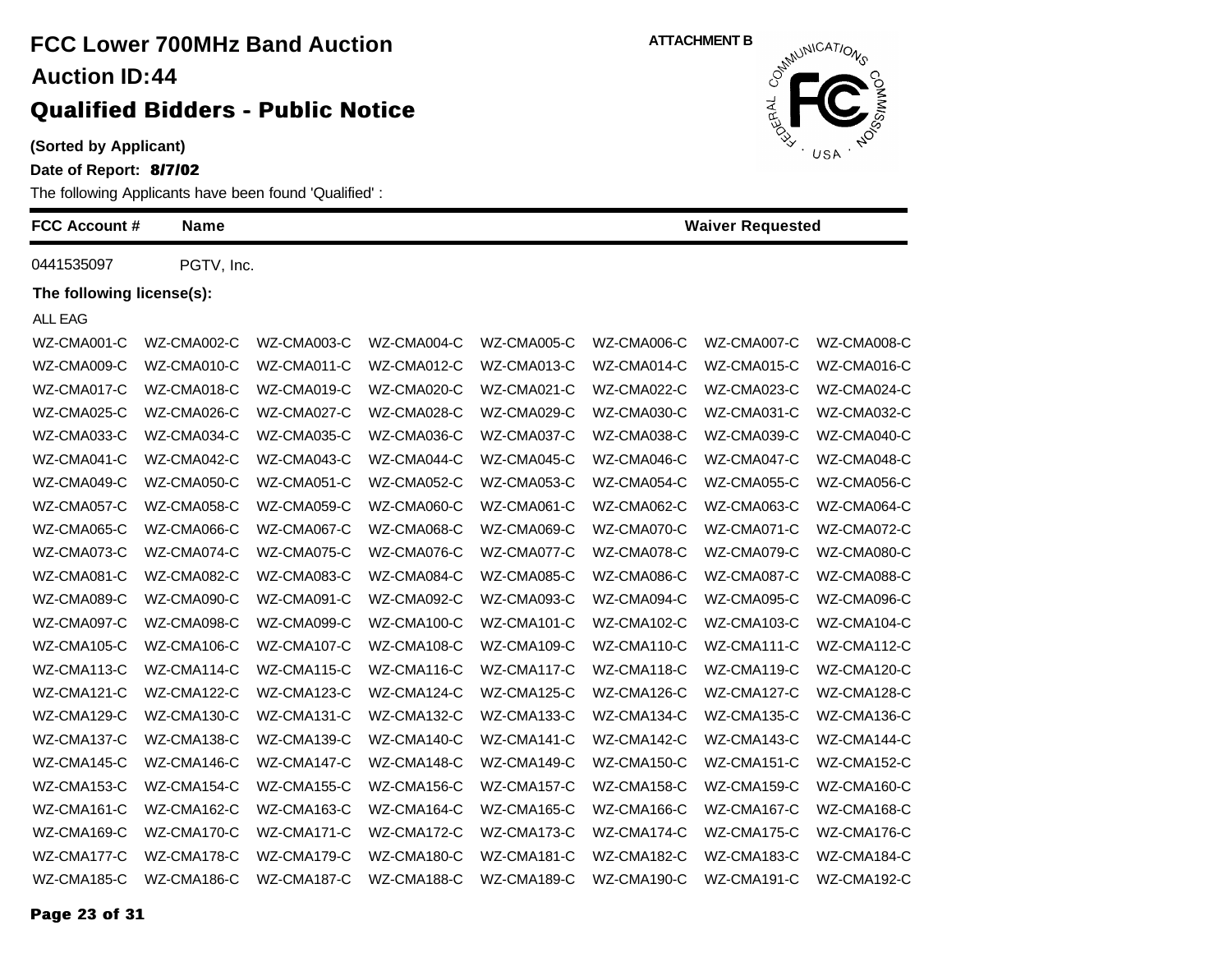**(Sorted by Applicant)**

**Date of Report: 8/7/02**

The following Applicants have been found 'Qualified' :

| <b>FCC Account #</b>      | <b>Name</b> |                                     |             |             |             | <b>Waiver Requested</b> |             |
|---------------------------|-------------|-------------------------------------|-------------|-------------|-------------|-------------------------|-------------|
| 0441535097                | PGTV, Inc.  |                                     |             |             |             |                         |             |
| The following license(s): |             |                                     |             |             |             |                         |             |
| WZ-CMA193-C               | WZ-CMA194-C | WZ-CMA195-C                         | WZ-CMA196-C | WZ-CMA197-C | WZ-CMA198-C | WZ-CMA199-C             | WZ-CMA200-C |
| WZ-CMA201-C               | WZ-CMA202-C | WZ-CMA203-C                         | WZ-CMA204-C | WZ-CMA205-C | WZ-CMA206-C | WZ-CMA207-C             | WZ-CMA208-C |
| WZ-CMA209-C               | WZ-CMA210-C | WZ-CMA211-C                         | WZ-CMA212-C | WZ-CMA213-C | WZ-CMA214-C | WZ-CMA215-C             | WZ-CMA216-C |
| WZ-CMA217-C               | WZ-CMA218-C | WZ-CMA219-C                         | WZ-CMA220-C | WZ-CMA221-C | WZ-CMA222-C | WZ-CMA223-C             | WZ-CMA224-C |
| WZ-CMA225-C               | WZ-CMA226-C | WZ-CMA227-C                         | WZ-CMA228-C | WZ-CMA229-C | WZ-CMA230-C | WZ-CMA231-C             | WZ-CMA232-C |
| WZ-CMA233-C               | WZ-CMA234-C | WZ-CMA235-C                         | WZ-CMA236-C | WZ-CMA237-C | WZ-CMA238-C | WZ-CMA239-C             | WZ-CMA240-C |
| WZ-CMA241-C               | WZ-CMA242-C | WZ-CMA243-C                         | WZ-CMA244-C | WZ-CMA245-C | WZ-CMA246-C | WZ-CMA247-C             | WZ-CMA248-C |
| WZ-CMA249-C               | WZ-CMA250-C | WZ-CMA251-C                         | WZ-CMA252-C | WZ-CMA253-C | WZ-CMA254-C | WZ-CMA255-C             | WZ-CMA256-C |
| WZ-CMA257-C               | WZ-CMA258-C | WZ-CMA259-C                         | WZ-CMA260-C | WZ-CMA261-C | WZ-CMA262-C | WZ-CMA263-C             | WZ-CMA264-C |
| WZ-CMA265-C               | WZ-CMA266-C | WZ-CMA267-C                         | WZ-CMA268-C | WZ-CMA269-C | WZ-CMA270-C | WZ-CMA271-C             | WZ-CMA272-C |
| WZ-CMA273-C               | WZ-CMA274-C | WZ-CMA275-C                         | WZ-CMA276-C | WZ-CMA277-C | WZ-CMA278-C | WZ-CMA279-C             | WZ-CMA280-C |
| WZ-CMA281-C               | WZ-CMA282-C | WZ-CMA283-C                         | WZ-CMA284-C | WZ-CMA285-C | WZ-CMA286-C | WZ-CMA287-C             | WZ-CMA288-C |
| WZ-CMA289-C               | WZ-CMA290-C | WZ-CMA291-C                         | WZ-CMA292-C | WZ-CMA293-C | WZ-CMA294-C | WZ-CMA295-C             | WZ-CMA296-C |
| WZ-CMA297-C               | WZ-CMA298-C | WZ-CMA299-C                         | WZ-CMA300-C | WZ-CMA301-C | WZ-CMA302-C | WZ-CMA303-C             | WZ-CMA304-C |
| WZ-CMA305-C               | WZ-CMA306-C |                                     |             |             |             |                         |             |
| 0441546587                |             | Pinpoint Wireless, Inc.             |             |             |             |                         |             |
| The following license(s): |             |                                     |             |             |             |                         |             |
| WZ-CMA540-C               | WZ-CMA541-C |                                     |             |             |             |                         |             |
| 0441429409                |             | Pioneer Telephone Association, Inc. |             |             |             |                         |             |

**ATTACHMENT B**<br>
o<sup>thulCAT/O</sup>

JERAL

USA

**The following license(s):**

ALL CMA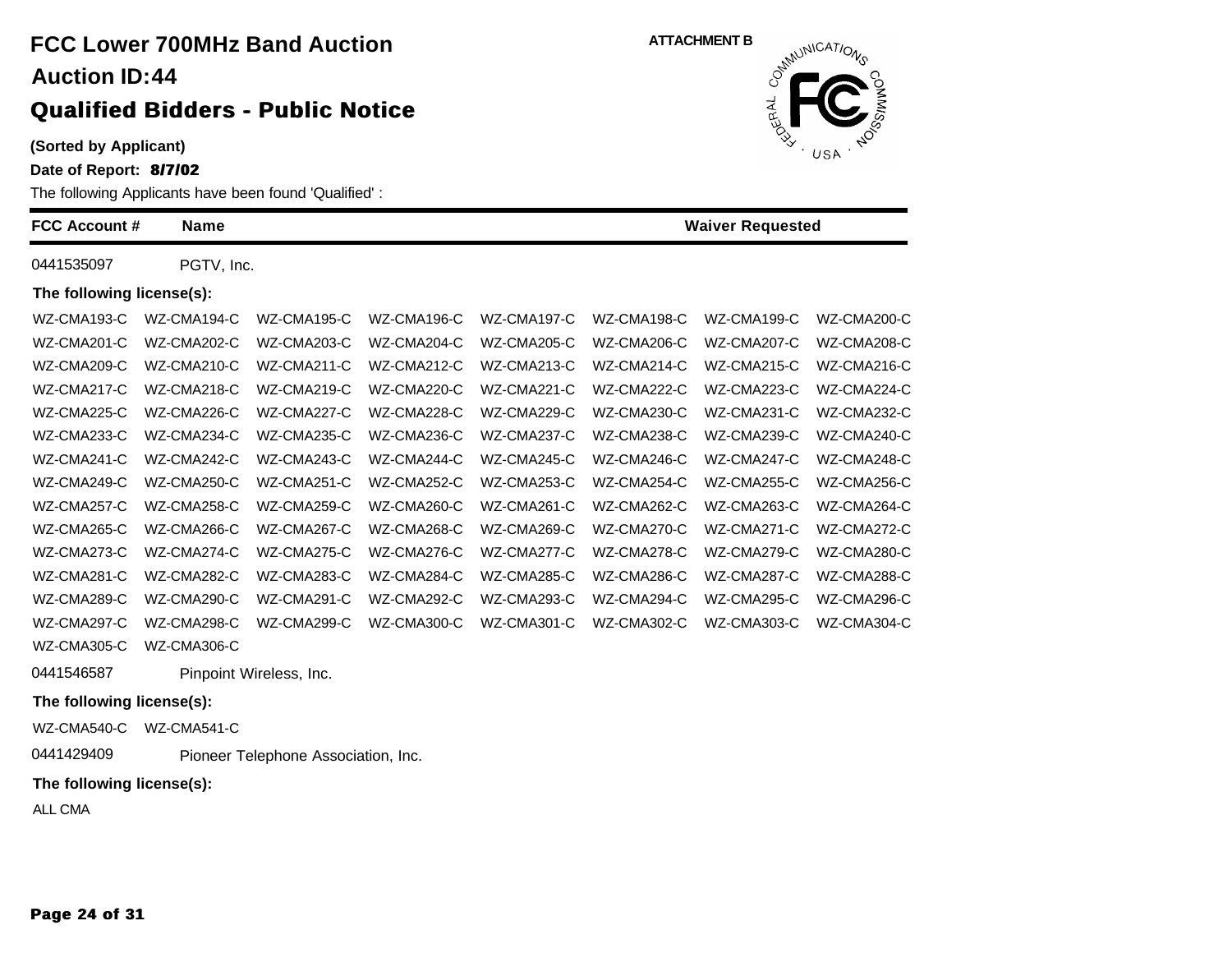# **FCC Lower 700MHz Band Auction 44 Auction ID:**

### **Qualified Bidders - Public Notice**

**(Sorted by Applicant)**

**Date of Report: 8/7/02**

The following Applicants have been found 'Qualified' :

| <b>FCC Account #</b>      | <b>Name</b>                                                             | <b>Waiver Requested</b> |
|---------------------------|-------------------------------------------------------------------------|-------------------------|
| 0441847204                | Plateau Telecommunications, Inc.                                        |                         |
| The following license(s): |                                                                         |                         |
| ALL CMA                   |                                                                         |                         |
| 0441754513                | Poka Lambro Telecommunications, Ltd.                                    | $\star$                 |
| The following license(s): |                                                                         |                         |
| ALL CMA                   |                                                                         |                         |
| 0441603099                | Public Service Wireless Services, Inc.                                  |                         |
| The following license(s): |                                                                         |                         |
| ALL CMA                   |                                                                         |                         |
| <b>ALL EAG</b>            |                                                                         |                         |
| 0441403369                | PVT Networks, Inc.                                                      |                         |
| The following license(s): |                                                                         |                         |
|                           | WZ-CMA553-C WZ-CMA554-C WZ-CMA555-C WZ-CMA556-C WZ-CMA557-C WZ-CMA558-C |                         |
| 0441616589                | Radiofone Nationwide PCS, LLC                                           |                         |
| The following license(s): |                                                                         |                         |
| ALL CMA                   |                                                                         |                         |
| <b>ALL EAG</b>            |                                                                         |                         |
| 0441711354                | Rainbow Telephone Cooperative Association, Inc.                         |                         |
| The following license(s): |                                                                         |                         |
| WZ-CMA179-C               | WZ-CMA301-C WZ-CMA431-C WZ-CMA432-C                                     |                         |
| 0441103401                | Redwood County Telephone Company                                        |                         |
| The following license(s): |                                                                         |                         |
| ALL CMA                   |                                                                         |                         |



**Page 25 of 31**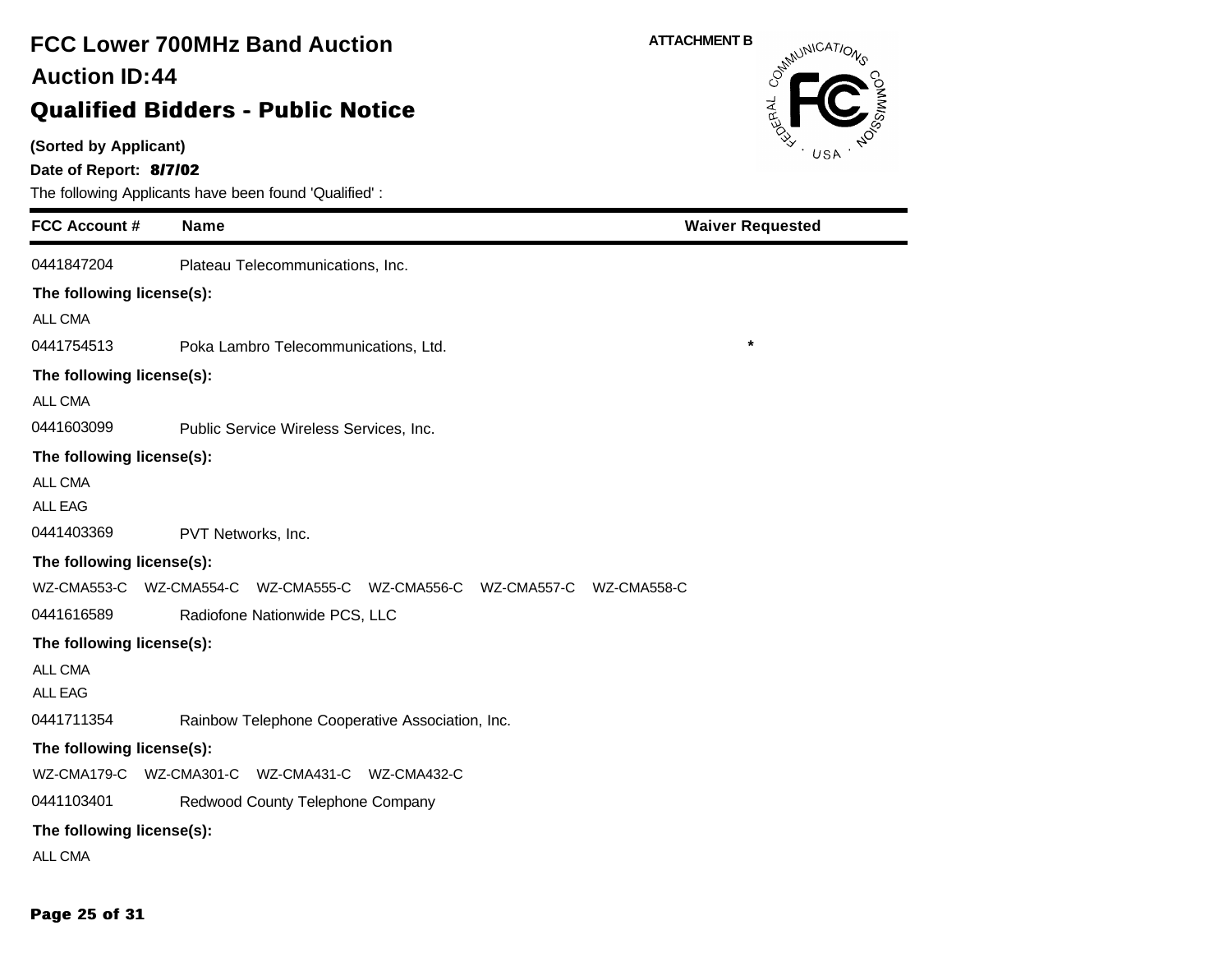### **(Sorted by Applicant) Date of Report: 8/7/02** The following Applicants have been found 'Qualified' : **FCC Account # Name FCC Lower 700MHz Band Auction Qualified Bidders - Public Notice 44 Auction ID: ATTACHMENT B**<br>  $\delta^{mN}$ **Waiver Requested** 0441249198 Ringgold Telephone PCS Corporation **The following license(s):** WZ-CMA088-C WZ-CMA371-C 0440952448 Ronan Telephone Company **The following license(s):** WZ-CMA523-C WZ-CMA527-C WZ-CMA530-C 0441651122 S&T Communications Inc **The following license(s):** WZ-CMA428-C WZ-CMA433-C 0441634345 San Carlos Apache Telecommunications Utility, Inc. **The following license(s):** WZ-CMA321-C WZ-CMA322-C WZ-CMA323-C 0440210527 Scott Reiter **The following license(s):** ALL CMA ALL EAG 0441345223 Silver Star Telephone Co. Inc. **The following license(s):** WZ-CMA190-C WZ-CMA268-C WZ-CMA297-C WZ-CMA299-C WZ-CMA388-C WZ-CMA389-C WZ-CMA390-C WZ-CMA391-C WZ-CMA392-C WZ-CMA393-C WZ-CMA523-C WZ-CMA524-C WZ-CMA525-C WZ-CMA526-C WZ-CMA527-C WZ-CMA528-C WZ-CMA529-C WZ-CMA530-C WZ-CMA531-C WZ-CMA532-C WZ-CMA718-C WZ-CMA719-C WZ-CMA720-C WZ-CMA721-C WZ-CMA722-C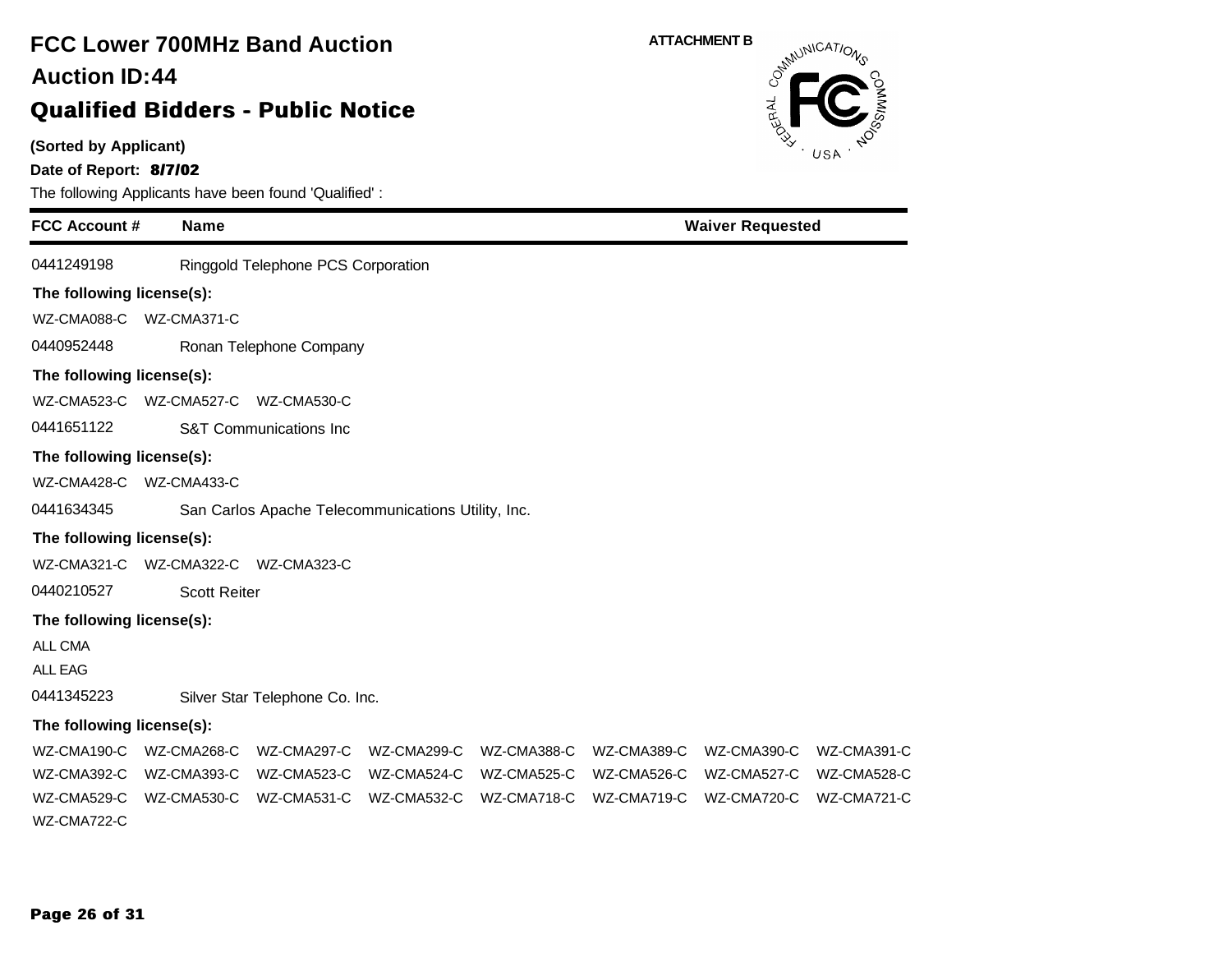**(Sorted by Applicant)**

**Date of Report: 8/7/02**

The following Applicants have been found 'Qualified' :

| <b>FCC Account #</b>      | <b>Name</b>                  | <b>Waiver Requested</b> |
|---------------------------|------------------------------|-------------------------|
| 0441429592                | SJI, Inc.                    |                         |
| The following license(s): |                              |                         |
| ALL CMA                   |                              |                         |
| 0441543259                | SKT Ventures, Inc.           |                         |
| The following license(s): |                              |                         |
| WZ-CMA089-C               | WZ-CMA436-C                  |                         |
| 0441522453                | Spectrum Holdings I LP       |                         |
| The following license(s): |                              |                         |
| ALL CMA                   |                              |                         |
| ALL EAG                   |                              |                         |
| 0441431217                | Star Telephone Company, Inc. |                         |
| The following license(s): |                              |                         |
| WZ-CMA459-C               |                              |                         |
| 0441724048                | Star Wireless LLC            |                         |
| The following license(s): |                              |                         |
| ALL CMA                   |                              |                         |
| ALL EAG                   |                              |                         |
| 0441118542                | Swayzee Telephone Company    |                         |
| The following license(s): |                              |                         |
| WZ-CMA405-C WZ-CMA406-C   |                              |                         |
| 0441527097                | Sweetwater Wireless, L.P.    |                         |
| The following license(s): |                              |                         |
| ALL CMA                   |                              |                         |
| ALL EAG                   |                              |                         |
| Page 27 of 31             |                              |                         |

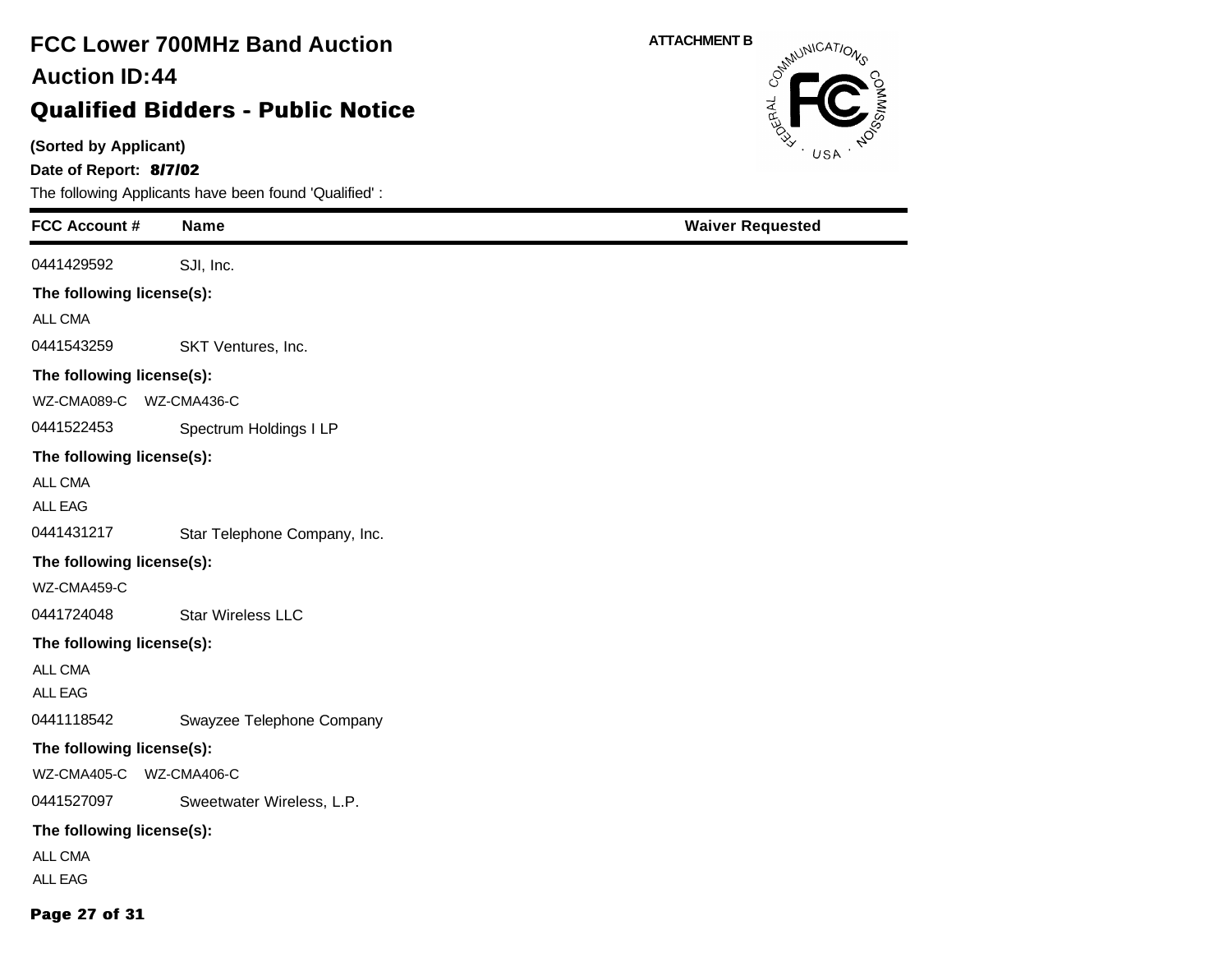| <b>Auction ID:44</b>                            |             | <b>FCC Lower 700MHz Band Auction</b><br><b>Qualified Bidders - Public Notice</b> |             | <b>ATTACHMENT B</b><br>Communications<br>RAL |             |             |             |  |
|-------------------------------------------------|-------------|----------------------------------------------------------------------------------|-------------|----------------------------------------------|-------------|-------------|-------------|--|
| (Sorted by Applicant)<br>Date of Report: 8/7/02 |             | The following Applicants have been found 'Qualified':                            |             |                                              |             |             | USA         |  |
| <b>FCC Account #</b>                            | <b>Name</b> |                                                                                  |             | <b>Waiver Requested</b>                      |             |             |             |  |
| 0441640254                                      |             | The Ponderosa Telephone Co.                                                      |             |                                              |             |             |             |  |
| The following license(s):                       |             |                                                                                  |             |                                              |             |             |             |  |
| WZ-CMA002-C                                     | WZ-CMA007-C | WZ-CMA018-C                                                                      | WZ-CMA026-C | WZ-CMA027-C                                  | WZ-CMA035-C | WZ-CMA073-C | WZ-CMA074-C |  |
| WZ-CMA077-C                                     | WZ-CMA086-C | WZ-CMA097-C                                                                      | WZ-CMA107-C | WZ-CMA111-C                                  | WZ-CMA123-C | WZ-CMA124-C | WZ-CMA126-C |  |
| WZ-CMA142-C                                     | WZ-CMA150-C | WZ-CMA175-C                                                                      | WZ-CMA215-C | WZ-CMA254-C                                  | WZ-CMA274-C | WZ-CMA285-C | WZ-CMA318-C |  |
| WZ-CMA319-C                                     | WZ-CMA321-C | WZ-CMA322-C                                                                      | WZ-CMA323-C | WZ-CMA336-C                                  | WZ-CMA337-C | WZ-CMA338-C | WZ-CMA339-C |  |
| WZ-CMA340-C                                     | WZ-CMA341-C | WZ-CMA342-C                                                                      | WZ-CMA343-C | WZ-CMA344-C                                  | WZ-CMA345-C | WZ-CMA346-C | WZ-CMA347-C |  |
| WZ-CMA553-C                                     | WZ-CMA555-C | WZ-CMA556-C                                                                      | WZ-CMA557-C | WZ-CMA558-C                                  |             |             |             |  |
| 0441711365                                      |             | The Tri-county Telephone Association, Inc.                                       |             |                                              |             |             |             |  |
| The following license(s):                       |             |                                                                                  |             |                                              |             |             |             |  |
| WZ-CMA431-C                                     | WZ-CMA435-C | WZ-CMA436-C                                                                      |             |                                              |             |             |             |  |
| 0441936442                                      |             | TRIANGLE COMMUNICATION SYSTEM, INC.                                              |             |                                              |             |             |             |  |
| The following license(s):                       |             |                                                                                  |             |                                              |             |             |             |  |
| WZ-CMA524-C                                     | WZ-CMA528-C | WZ-CMA529-C                                                                      |             |                                              |             |             |             |  |
| 0441546276                                      |             | Tri-County Communications, Inc.                                                  |             |                                              |             |             |             |  |
| The following license(s):                       |             |                                                                                  |             |                                              |             |             |             |  |
| ALL CMA                                         |             |                                                                                  |             |                                              |             |             |             |  |
| 0441950302                                      |             | Union Telephone Company                                                          |             |                                              |             |             |             |  |
| The following license(s):                       |             |                                                                                  |             |                                              |             |             |             |  |
| ALL CMA                                         |             |                                                                                  |             |                                              |             |             |             |  |
| 0441537311                                      |             | United Telephone Association, Inc.                                               |             |                                              |             |             |             |  |
| The following license(s):                       |             |                                                                                  |             |                                              |             |             |             |  |
| WZ-CMA348-C                                     | WZ-CMA349-C | WZ-CMA350-C                                                                      | WZ-CMA351-C | WZ-CMA352-C                                  | WZ-CMA353-C | WZ-CMA354-C | WZ-CMA355-C |  |
|                                                 |             |                                                                                  |             |                                              |             |             |             |  |

**Page 28 of 31**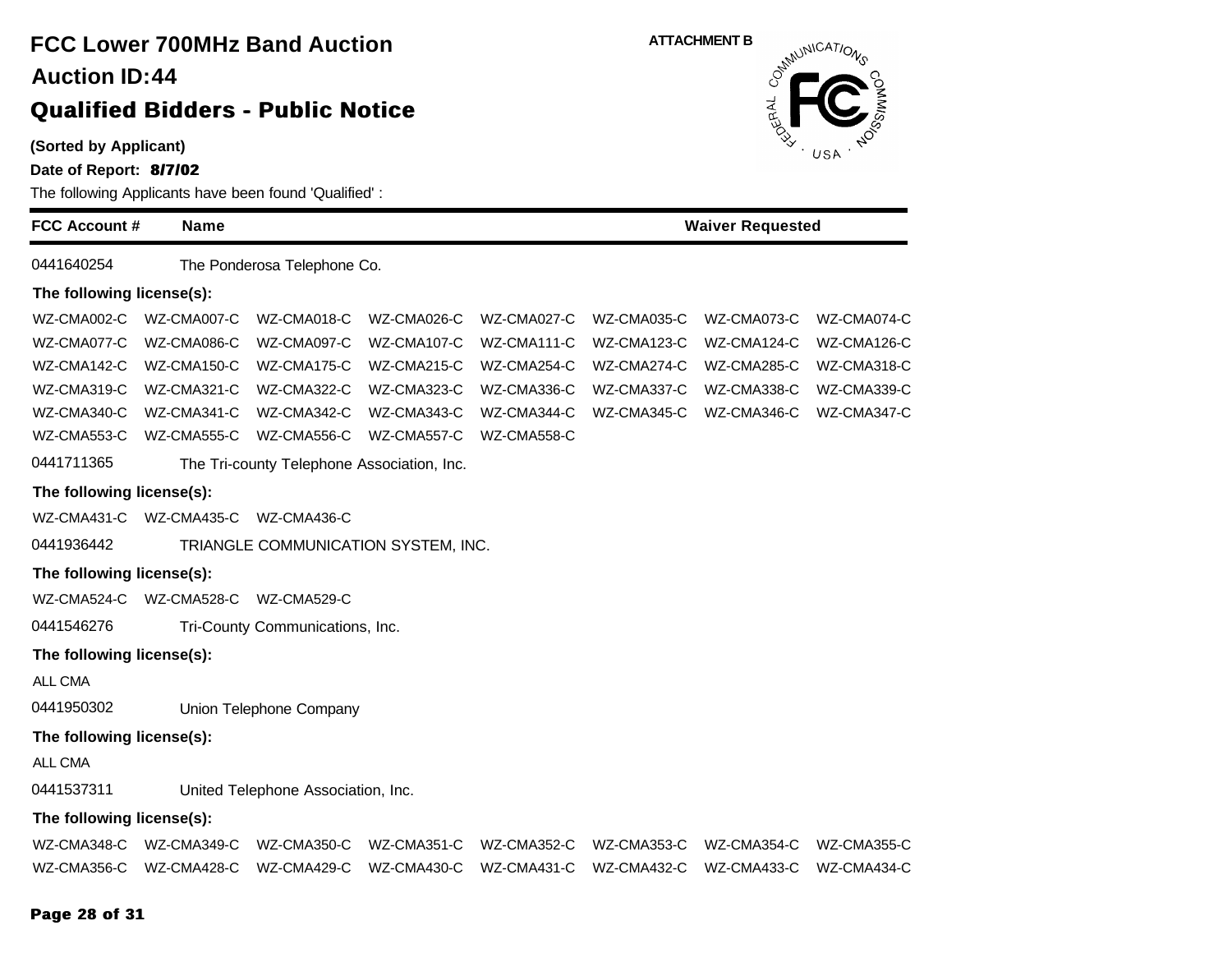| <b>FCC Lower 700MHz Band Auction</b>                                                                     |                |                                                   |                         | <b>ATTACHMENT B</b><br>OSMUNICATIONS |             |             |             |  |
|----------------------------------------------------------------------------------------------------------|----------------|---------------------------------------------------|-------------------------|--------------------------------------|-------------|-------------|-------------|--|
| <b>Auction ID:44</b>                                                                                     |                |                                                   |                         |                                      |             |             |             |  |
|                                                                                                          |                | <b>Qualified Bidders - Public Notice</b>          |                         |                                      |             |             |             |  |
| (Sorted by Applicant)<br>Date of Report: 8/7/02<br>The following Applicants have been found 'Qualified': |                |                                                   |                         |                                      | USA         |             |             |  |
| <b>FCC Account #</b><br><b>Name</b>                                                                      |                |                                                   | <b>Waiver Requested</b> |                                      |             |             |             |  |
| 0441537311                                                                                               |                | United Telephone Association, Inc.                |                         |                                      |             |             |             |  |
| The following license(s):                                                                                |                |                                                   |                         |                                      |             |             |             |  |
| WZ-CMA435-C                                                                                              | WZ-CMA436-C    |                                                   | WZ-CMA437-C WZ-CMA438-C | WZ-CMA439-C WZ-CMA440-C              |             | WZ-CMA441-C | WZ-CMA442-C |  |
| 0440853227                                                                                               |                | UNITED TELEPHONE MUTUAL AID CORPORATION           |                         |                                      |             |             |             |  |
| The following license(s):                                                                                |                |                                                   |                         |                                      |             |             |             |  |
| WZ-CMA581-C                                                                                              |                |                                                   |                         |                                      |             |             |             |  |
| 0441710215                                                                                               |                | Valliant Telephone Company, Inc.                  |                         |                                      |             |             |             |  |
| The following license(s):                                                                                |                |                                                   |                         |                                      |             |             |             |  |
| WZ-CMA605-C                                                                                              |                |                                                   |                         |                                      |             |             |             |  |
| 0441249515                                                                                               | VCOM U.S. Inc. |                                                   |                         |                                      |             |             |             |  |
| The following license(s):                                                                                |                |                                                   |                         |                                      |             |             |             |  |
| ALL CMA                                                                                                  |                |                                                   |                         |                                      |             |             |             |  |
| 0441501385                                                                                               |                | Vulcan Spectrum LLC                               |                         |                                      |             |             |             |  |
| The following license(s):                                                                                |                |                                                   |                         |                                      |             |             |             |  |
| <b>ALL CMA</b>                                                                                           |                |                                                   |                         |                                      |             |             |             |  |
| <b>ALL EAG</b>                                                                                           |                |                                                   |                         |                                      |             |             |             |  |
| 0441556114                                                                                               | Waller, Inc.   |                                                   |                         |                                      |             |             |             |  |
| The following license(s):                                                                                |                |                                                   |                         |                                      |             |             |             |  |
| WZ-CMA493-C                                                                                              | WZ-CMA494-C    | WZ-CMA496-C                                       |                         |                                      |             |             |             |  |
| 0441442347                                                                                               |                | Webster-Calhoun Cooperative Telephone Association |                         |                                      |             |             |             |  |
| The following license(s):                                                                                |                |                                                   |                         |                                      |             |             |             |  |
| WZ-CMA065-C                                                                                              | WZ-CMA098-C    | WZ-CMA102-C                                       | WZ-CMA195-C             | WZ-CMA201-C                          | WZ-CMA253-C | WZ-CMA286-C | WZ-CMA296-C |  |
| WZ-CMA412-C                                                                                              | WZ-CMA413-C    | WZ-CMA414-C                                       | WZ-CMA415-C             | WZ-CMA416-C                          | WZ-CMA417-C | WZ-CMA418-C | WZ-CMA419-C |  |
| WZ-CMA420-C                                                                                              | WZ-CMA421-C    | WZ-CMA422-C                                       | WZ-CMA423-C             | WZ-CMA424-C                          | WZ-CMA425-C | WZ-CMA426-C | WZ-CMA427-C |  |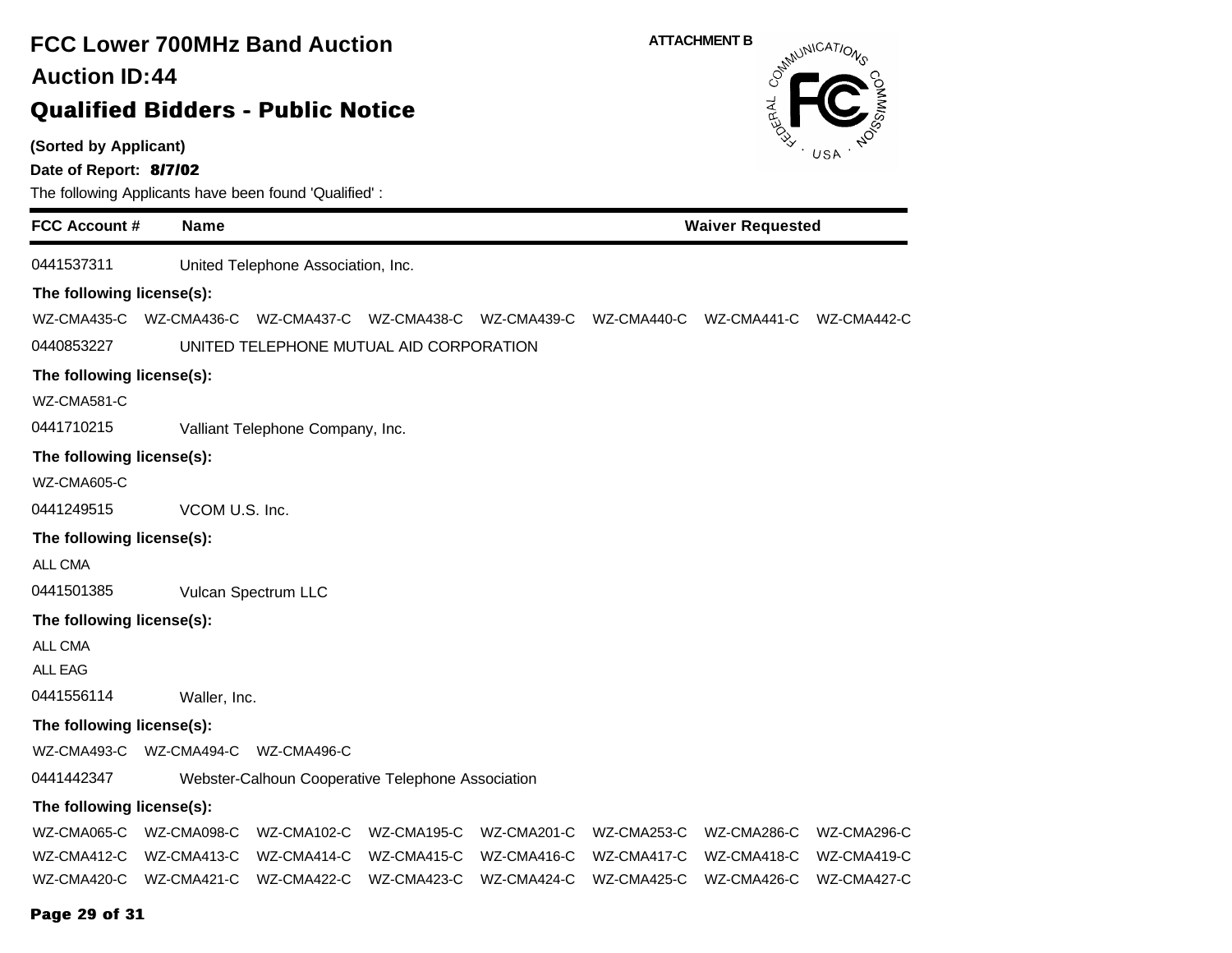**(Sorted by Applicant)**

**Date of Report: 8/7/02**

| The following Applicants have been found 'Qualified': |             |                                           |             |             |             |                         |             |  |  |
|-------------------------------------------------------|-------------|-------------------------------------------|-------------|-------------|-------------|-------------------------|-------------|--|--|
| <b>FCC Account #</b>                                  | <b>Name</b> |                                           |             |             |             | <b>Waiver Requested</b> |             |  |  |
| 0440919101                                            |             | West Wisconsin Telcom Cooperative, Inc.   |             |             |             |                         |             |  |  |
| The following license(s):                             |             |                                           |             |             |             |                         |             |  |  |
| WZ-CMA712-C                                           |             |                                           |             |             |             |                         |             |  |  |
| 0441646428                                            |             | Whidbey Telephone Company                 |             |             |             |                         |             |  |  |
| The following license(s):                             |             |                                           |             |             |             |                         |             |  |  |
| WZ-CMA020-C                                           | WZ-CMA030-C | WZ-CMA082-C                               | WZ-CMA109-C | WZ-CMA135-C | WZ-CMA148-C | WZ-CMA190-C             | WZ-CMA191-C |  |  |
| WZ-CMA212-C                                           | WZ-CMA214-C | WZ-CMA215-C                               | WZ-CMA229-C | WZ-CMA242-C | WZ-CMA254-C | WZ-CMA268-C             | WZ-CMA270-C |  |  |
| WZ-CMA297-C                                           | WZ-CMA336-C | WZ-CMA337-C                               | WZ-CMA343-C | WZ-CMA344-C | WZ-CMA345-C | WZ-CMA388-C             | WZ-CMA389-C |  |  |
| WZ-CMA390-C                                           | WZ-CMA391-C | WZ-CMA392-C                               | WZ-CMA393-C | WZ-CMA523-C | WZ-CMA524-C | WZ-CMA525-C             | WZ-CMA526-C |  |  |
| WZ-CMA527-C                                           | WZ-CMA528-C | WZ-CMA529-C                               | WZ-CMA530-C | WZ-CMA531-C | WZ-CMA532-C | WZ-CMA606-C             | WZ-CMA607-C |  |  |
| WZ-CMA608-C                                           | WZ-CMA609-C | WZ-CMA610-C                               | WZ-CMA611-C | WZ-CMA693-C | WZ-CMA694-C | WZ-CMA695-C             | WZ-CMA696-C |  |  |
| WZ-CMA697-C                                           | WZ-CMA698-C | WZ-CMA699-C                               | WZ-CMA700-C |             |             |                         |             |  |  |
| 0441742267                                            |             | Wireless World, LLC                       |             |             |             |                         |             |  |  |
| The following license(s):                             |             |                                           |             |             |             |                         |             |  |  |
| WZ-CMA730-C                                           | WZ-CMA731-C |                                           |             |             |             |                         |             |  |  |
| 0441156598                                            | WSS, L.L.C. |                                           |             |             |             |                         |             |  |  |
| The following license(s):                             |             |                                           |             |             |             |                         |             |  |  |
| ALL CMA                                               |             |                                           |             |             |             |                         |             |  |  |
| 0441145288                                            |             | XIT Telecommunications & Technology, Ltd. |             |             |             |                         |             |  |  |
| The following license(s):                             |             |                                           |             |             |             |                         |             |  |  |
| WZ-CMA009-C                                           | WZ-CMA010-C | WZ-CMA033-C                               | WZ-CMA075-C | WZ-CMA081-C | WZ-CMA101-C | WZ-CMA112-C             | WZ-CMA128-C |  |  |
| WZ-CMA160-C                                           | WZ-CMA161-C | WZ-CMA162-C                               | WZ-CMA170-C | WZ-CMA188-C | WZ-CMA194-C | WZ-CMA206-C             | WZ-CMA220-C |  |  |
| WZ-CMA233-C                                           | WZ-CMA237-C | WZ-CMA241-C                               | WZ-CMA255-C | WZ-CMA281-C | WZ-CMA287-C | WZ-CMA292-C             | WZ-CMA294-C |  |  |
| WZ-CMA295-C                                           | WZ-CMA300-C | WZ-CMA355-C                               | WZ-CMA356-C | WZ-CMA554-C | WZ-CMA556-C | WZ-CMA596-C             | WZ-CMA652-C |  |  |
| WZ-CMA653-C                                           | WZ-CMA654-C | WZ-CMA655-C                               | WZ-CMA656-C | WZ-CMA657-C | WZ-CMA659-C | WZ-CMA660-C             | WZ-CMA663-C |  |  |
| Page 30 of 31                                         |             |                                           |             |             |             |                         |             |  |  |